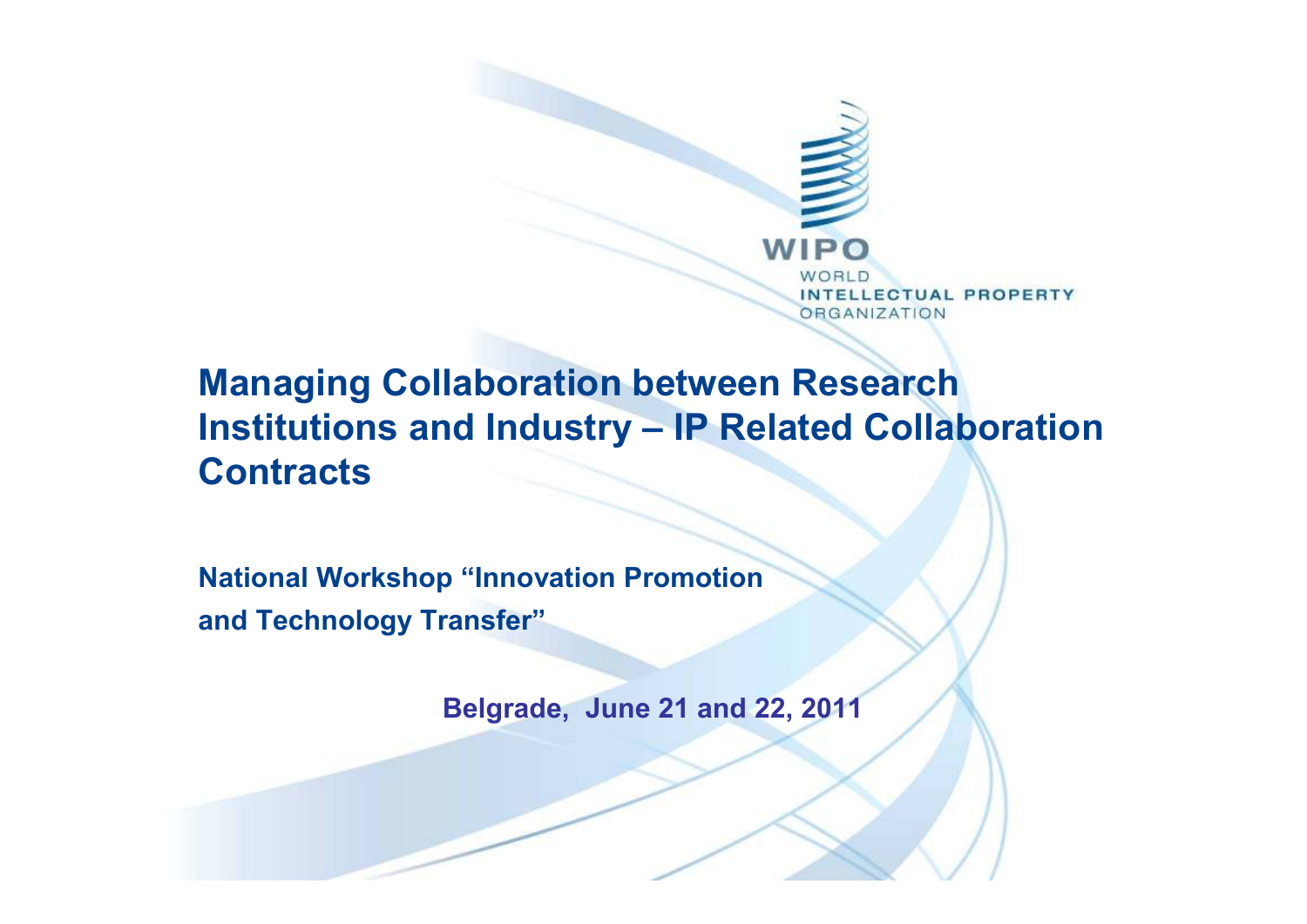## **Topics**

- **Industry – University Research Collaboration Industry – University Research Collaboration**
- **Technology Transfer Technology Transfer**
- **License Agreement License Agreement**
- **Development Collaboration Agreement Development Collaboration Agreement**
- **Research Services Agreement Research Services Agreement**
- **Material Transfer Agreement Material Transfer Agreement**
- **Sponsored Research Agreement Sponsored Research Agreement**
- **Consultancy Agreement Consultancy Agreement**
- **Confidentiality Agreement Confidentiality Agreement**
- **IP Ownership and Right to Exploit the IP Generatedthe IP GeneratedIP Ownership and Right to Exploit**
- **Facilitating Agreement on CollaborationsFacilitating Agreement on Collaborations**
- **Win-Win CollaborationWin-Win Collaboration**

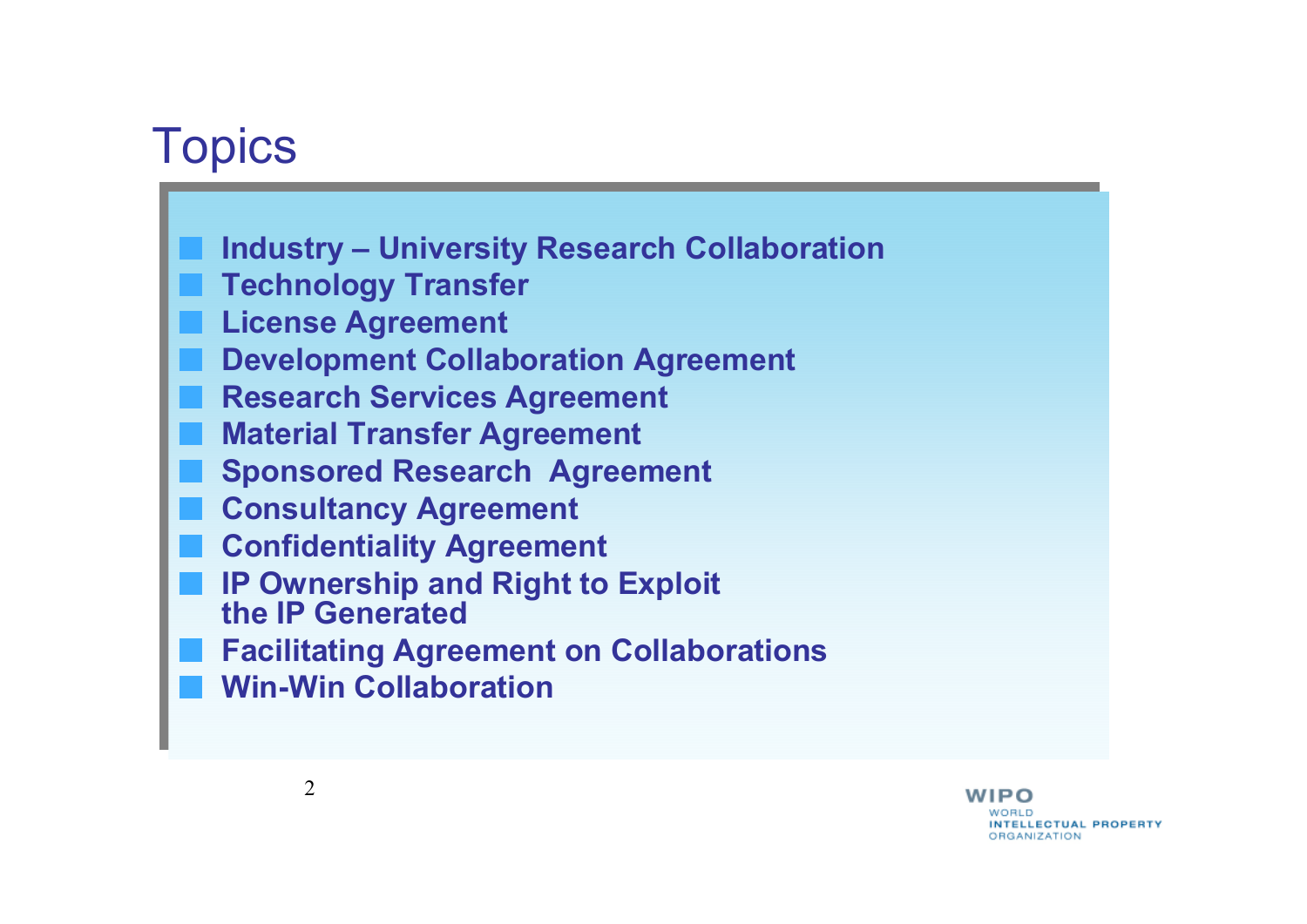# Industry – University Research Collaboration (1)



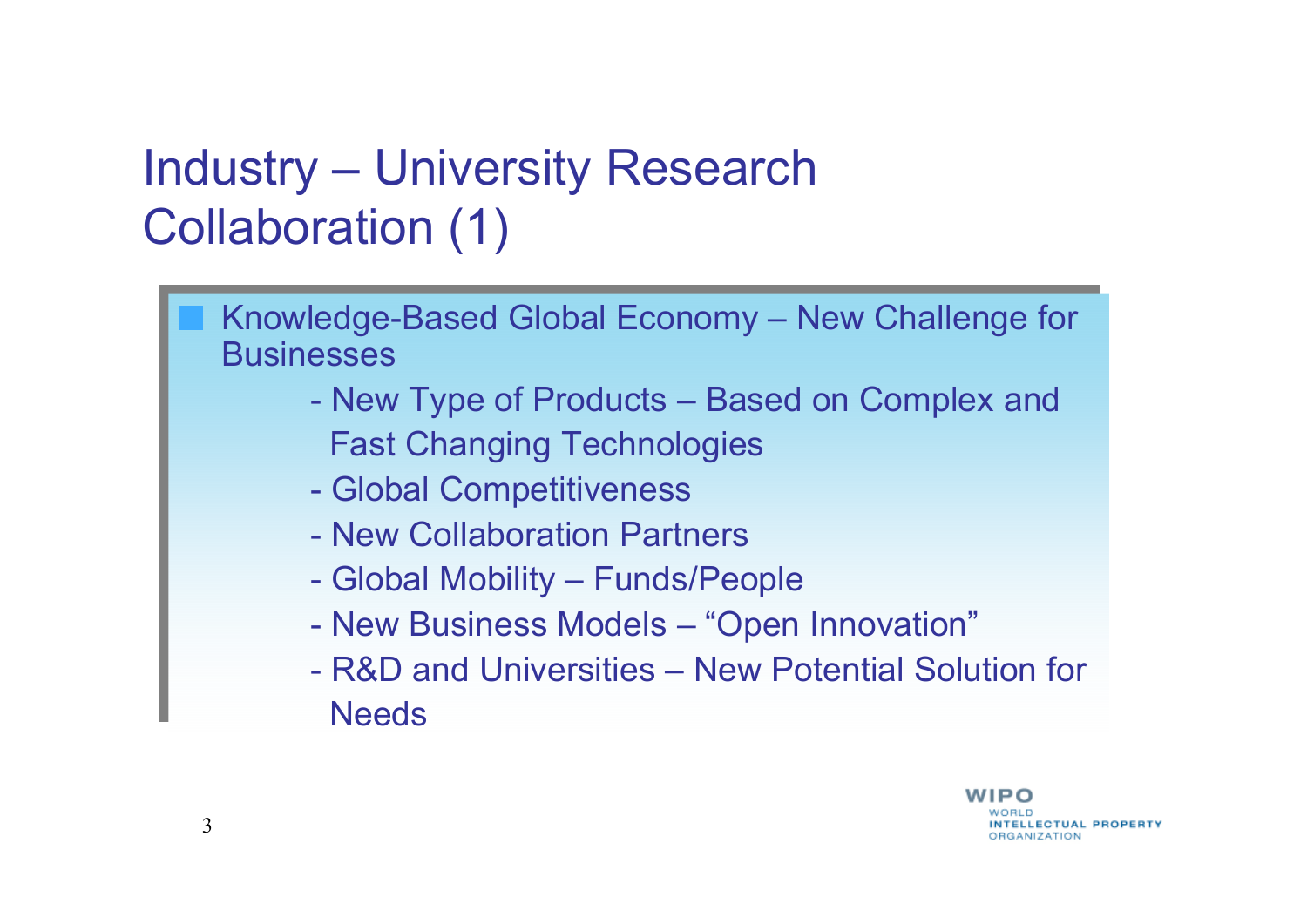# Industry – University Research Collaboration (2)

Knowledge-Based Global Economy – New Role of Universities and R&D Institutions Knowledge-Based Global Economy – New Role of Universities and R&D Institutions Traditional Role – Education/Publishing Traditional Role – Education/Publishing **Bayh-Dole Act**, 1980, United States: **Bayh-Dole Act**, 1980, United States: uniform IP policy among federal agencies funding research; uniform IP policy among federal agencies funding research; **EXECUTE:** universities **retain ownership** to inventions made under federally funded research; research; universities are expected to disclose, to protect and to ensure universities are expected to disclose, to protect and to ensure commercialization upon licensing; commercialization upon licensing; benefit sharing – inventor, department, university and TT process. benefit sharing – inventor, department, university and TT process. New Government and Businesses Approach to the University Role in Economic New Government and Businesses Approach to the University Role in Economic Development Development $EU - Commission$  Recommendation – April 10, 2008 – Knowledge transfer between universities and industry is made a **permanent political and operational priority for all**  universities and industry is made a **permanent political and operational priority for all public research funding bodies within a Member Stat <sup>e</sup>**, at both national and regional **public research funding bodies within a Member Stat<sup>e</sup>**, at both national and regional level. level.University Interest and Benefits for Collaboration with Industries Government Proactive Policies – to create favorable conditions for collaboration and Government Proactive Policies – to create favorable conditions for collaboration and **technology transfer** between universities and industry. **technology transfer** between universities and industry. **Strategy of Scientific and Technological Development of the Republic of Serbia Strategy of Scientific and Technological Development of the Republic of Serbia "Focus and Partner". "Focus and Partner".**

#### WIPO **INTELLECTUAL PROPERTY ORGANIZATION**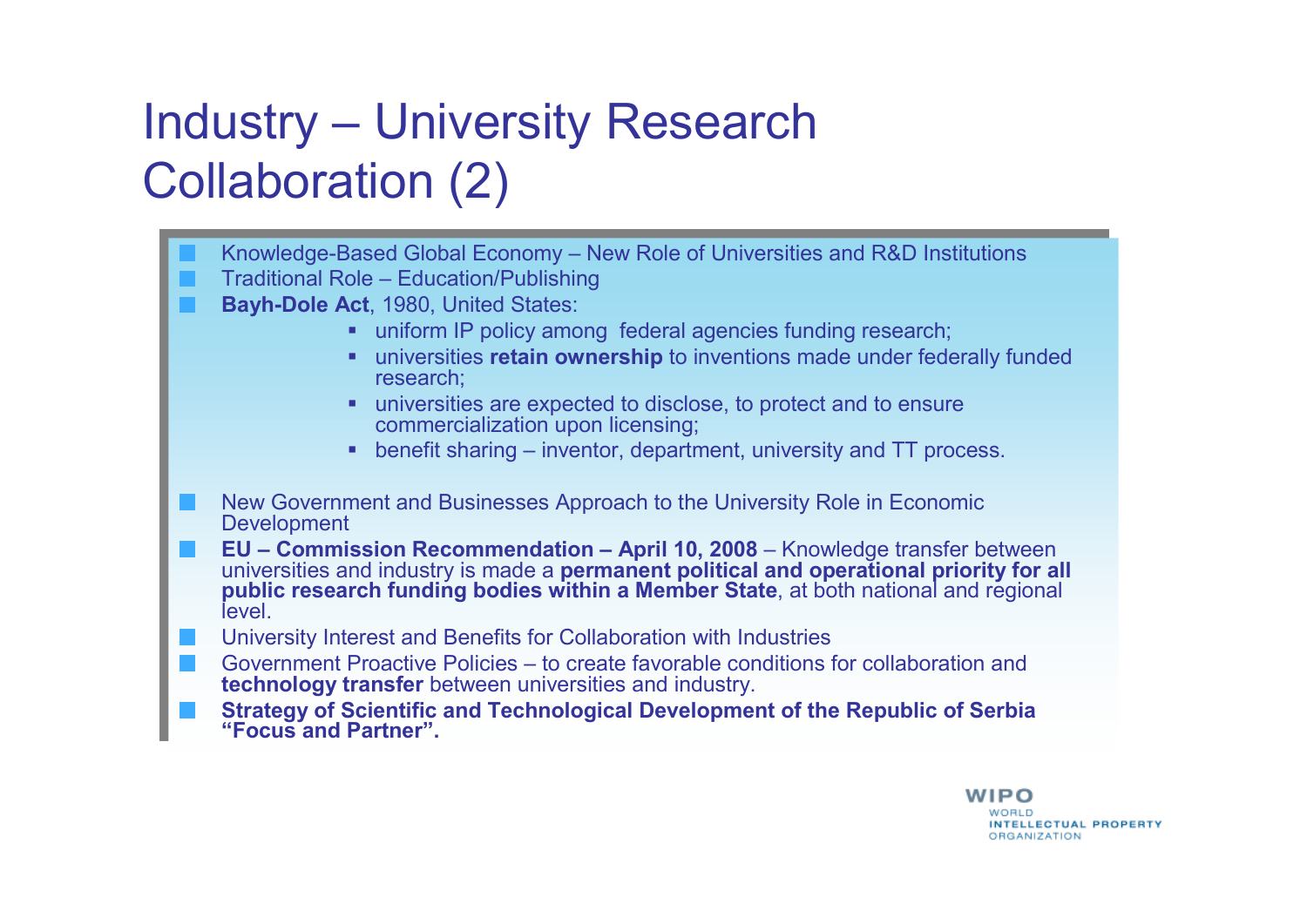## Technology Transfer

- *The technology transfer is the process of applying research results in practical use. The technology transfer is the process of applying research results in practical use.*
- *The Massachusetts's Institute of Technology : " Technology transfer is the movement of knowledge and discoveries to the general public" movement of knowledge and discoveries to the general public". movement of knowledge and discoveries to the general public".*
- *AUTM (The Association of University Technology Managers) – very broad AUTM (The Association of University Technology Managers) – very broad definition of technology transfer as the movement of ideas, tools, and people definition of technology transfer as the movement of ideas, tools, and people among institutions of higher learning, the commercial sector and the public. among institutions of higher learning, the commercial sector and the public.*
- *Transfer of technology refers broadly to a series of processes enabling and Transfer of technology refers broadly to a series of processes enabling and facilitating flows of skills, knowledge, ideas, know-how and technology among different stakeholders such as university and research institutions, international organizations, IGOs, NGOs, private sector entities and individuals. Transfer of organizations, IGOs, NGOs, private sector entities and individuals. Transfer of technology, which is often considered to include the absorption of new technology, which is often considered to include the absorption of new technology, which is often considered to include the dissorption of hew* technologies, is sometimes also considered to involve the transfer of concrete *knowledge for the manufacture of products, the application of a process or for the rendering of a service granting the improvement of domestic as well as the rendering of a service granting the improvement of domestic as well as the international competitiveness in the economic market. international competitiveness in the economic market. facilitating flows of skills, knowledge, ideas, know-how and technology among different stakeholders such as university and research institutions, international technologies, is sometimes also considered to involve the transfer of concrete knowledge for the manufacture of products, the application of a process or for the* 
	- Ensure that scientific and technological developments are accessible to a wider Ensure that scientific and technological developments are accessible to a wider range of users who can then further develop and exploit the technology into new products, processes, applications, materials or services. products, processes, applications, materials or services.range of users who can then further develop and exploit the technology into new

WIPO **INTELLECTUAL PROPERTY ORGANIZATION**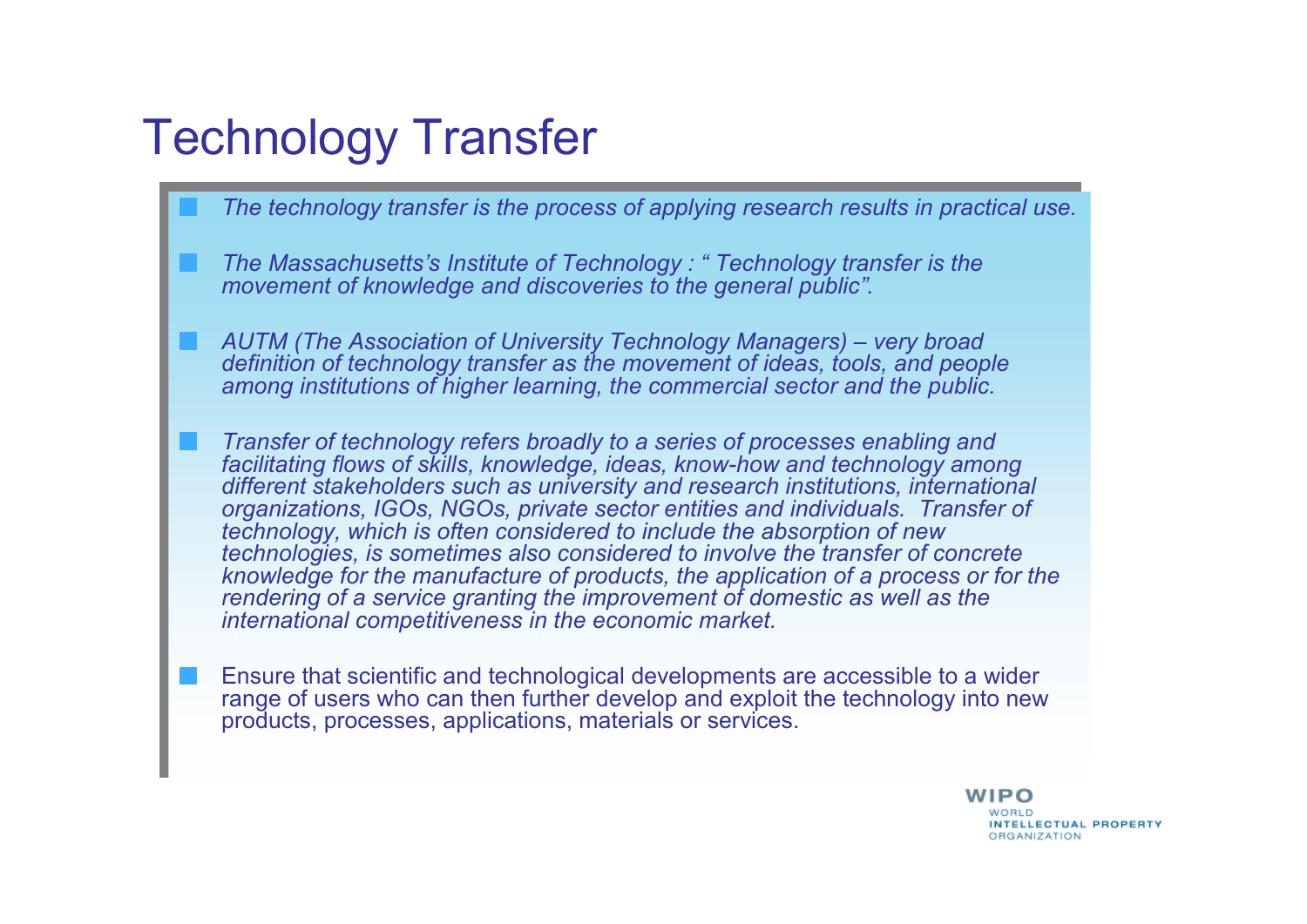## Technology Transfer

Technology Transfer – almost always contains transfer of "know-how", thus Technology Transfer – almost always contains transfer of "know-how", thus closely related to Knowledge Transfer. closely related to Knowledge Transfer.

#### What can be transferred?

- **Intellectual property (IP)** refers to creations of the mind: inventions, **Intellectual property (IP)** refers to creations of the mind: inventions, literary and artistic works, symbols, names, images, and designs used in literary and artistic works, symbols, names, images, and designs used in commerce. commerce.
- IP is divided into two categories: IP is divided into two categories:

#### **Industrial property: Industrial property:**

- inventions (patents) inventions (patents)
- trademarks trademarks
- industrial designs, and industrial designs, and
- geographic indications of source; geographic indications of source;
- **Copyright:** mostly related to software, but also drawings, manuals, **Copyright:** mostly related to software, but also drawings, manuals, scientific works. scientific works.
- **Tangible research property:** unpatented biological research materials **Tangible research property:** unpatented biological research materials **Intangible property:** trade secrets, know-how. **Intangible property:** trade secrets, know-how.

**VVIIT V INTELLECTUAL PROPERTY ORGANIZATION**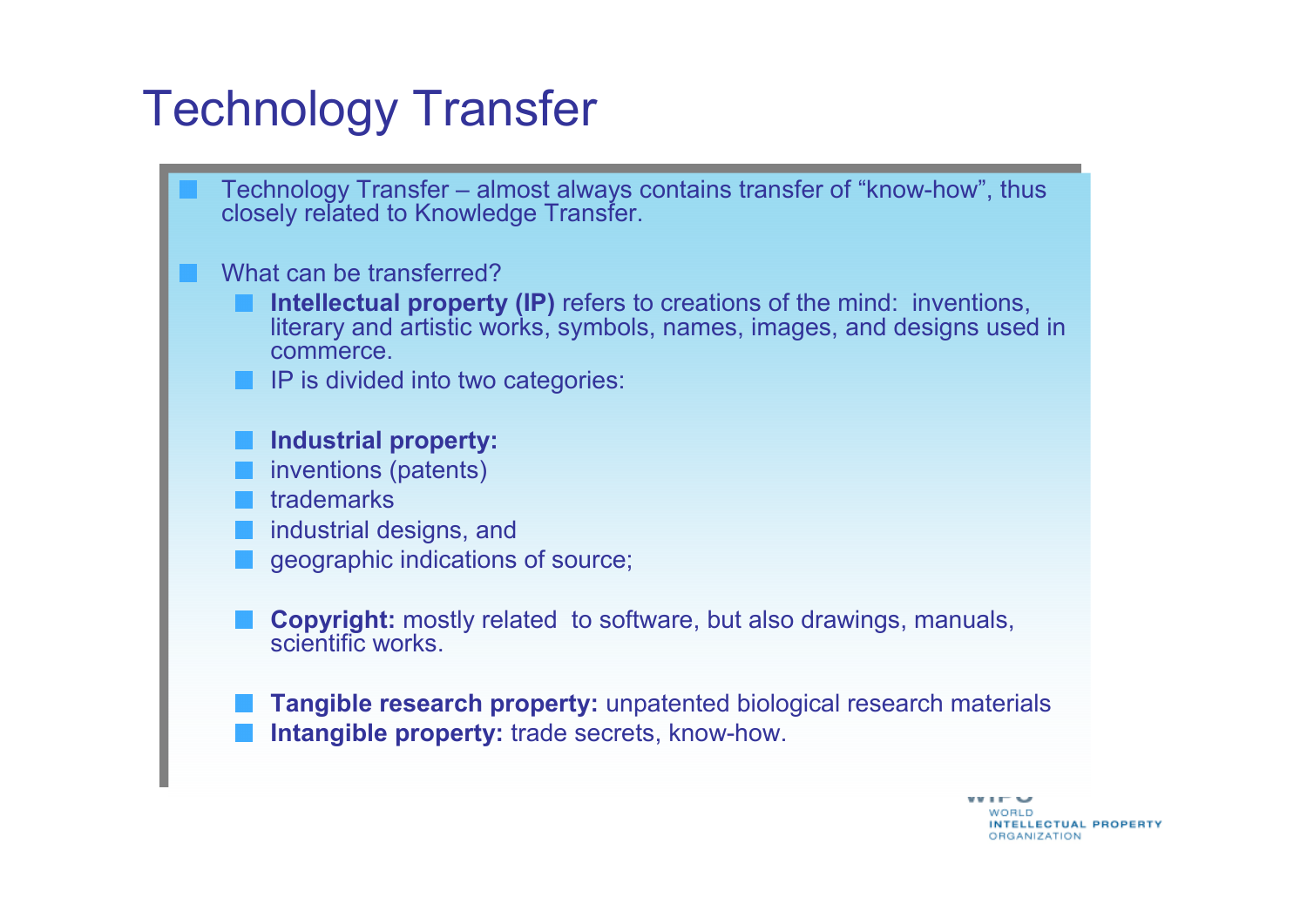## Technology Transfer



 $\mathbf{v}$  in the set of  $\mathbf{v}$ WORLD **INTELLECTUAL PROPERTY ORGANIZATION**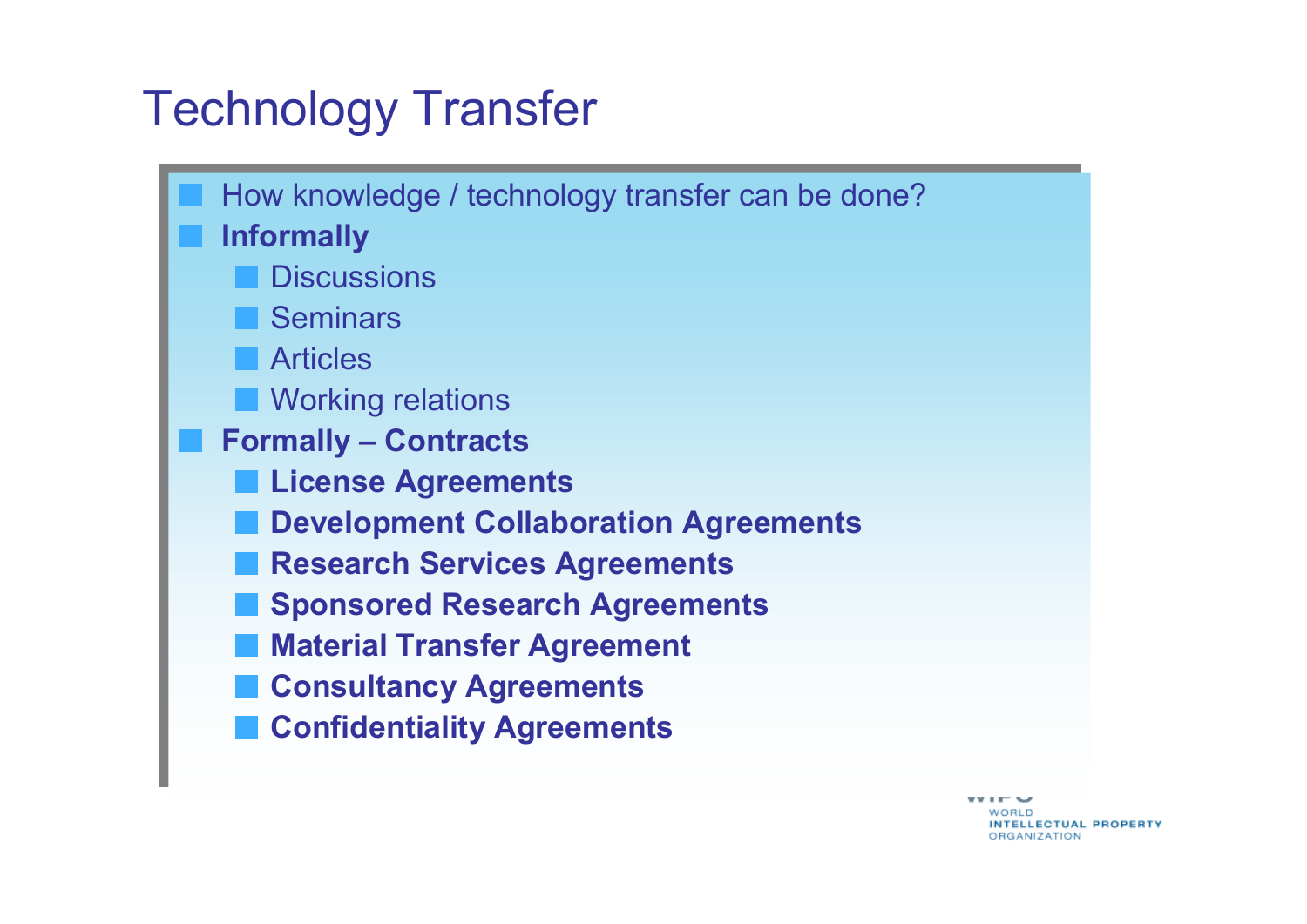## License Agreements (1)

- Definition: A license is a consent by the owner of IP (Licensor) to the use of IP by other party (Licenson) in exchange for menoy or other use of IP by other party (Licensee) in exchange for money or other use of IP by other party (Licensee) in exchange for money or other value (cross-license). value (cross-license).
	- Permits another party to: Permits another party to:
	- make, have made, use, sell, import (patents) - make, have made, use, sell, import (patents);
	- copy, display, distribute, modify, make derivative works (copyright). - copy, display, distribute, modify, make derivative works (copyright).
- Patent license waiver of right to exclude. Patent license waiver of right to exclude.
- Copyright license waiver of right to control. Copyright license waiver of right to control.
- "Technology license" may include different types of IP. "Technology license" may include different types of IP.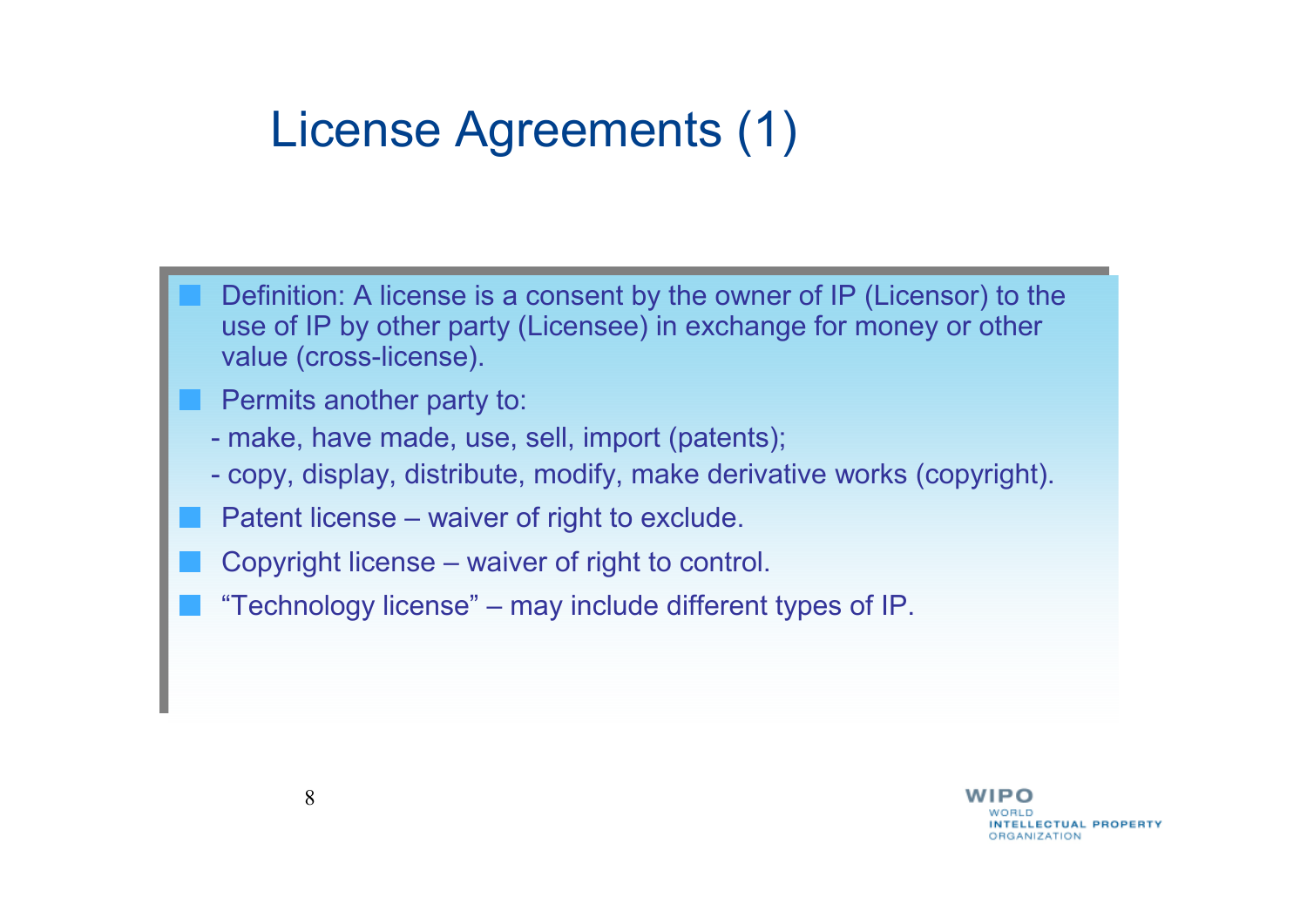#### License Agreements (2) – When R&D Institution is Granting IP License?

- **Commercialization of the research results** bringing invention to the market market
	- Licensing to the industry partner; Licensing to the industry partner;
	- Creation of the **spin-off company** based on the licensed technology Creation of the **spin-off company** based on the licensed technology developed in the university. developed in the university.
- In the context of the **collaboration with R&D or industry partner for:** In the context of the **collaboration with R&D or industry partner for:**
	- Use of "Background IP"; Use of "Background IP";
	- Use or access to the research results and IP developed by one Use or access to the research results and IP developed by one party during the collaboration – "Foreground IP";
	- Commercialization of the jointly developed technology through Commercialization of the jointly developed technology through Grant a license to the third party – company. Grant a license to the third party – company.
- In the framework of the **Sponsored Research Agreement**  IP license In the framework of the **Sponsored Research Agreement**  IP license of the research results may be granted by the university to a founder of of the research results may be granted by the university to a founder of the research.
- **Material Transfer Agreement** license to another R&D institution or company to use paterted research material for ecipatific or comparaished company to use patented research material for scientific or commercial company to use patented research material for scientific or commercial purposes. purposes.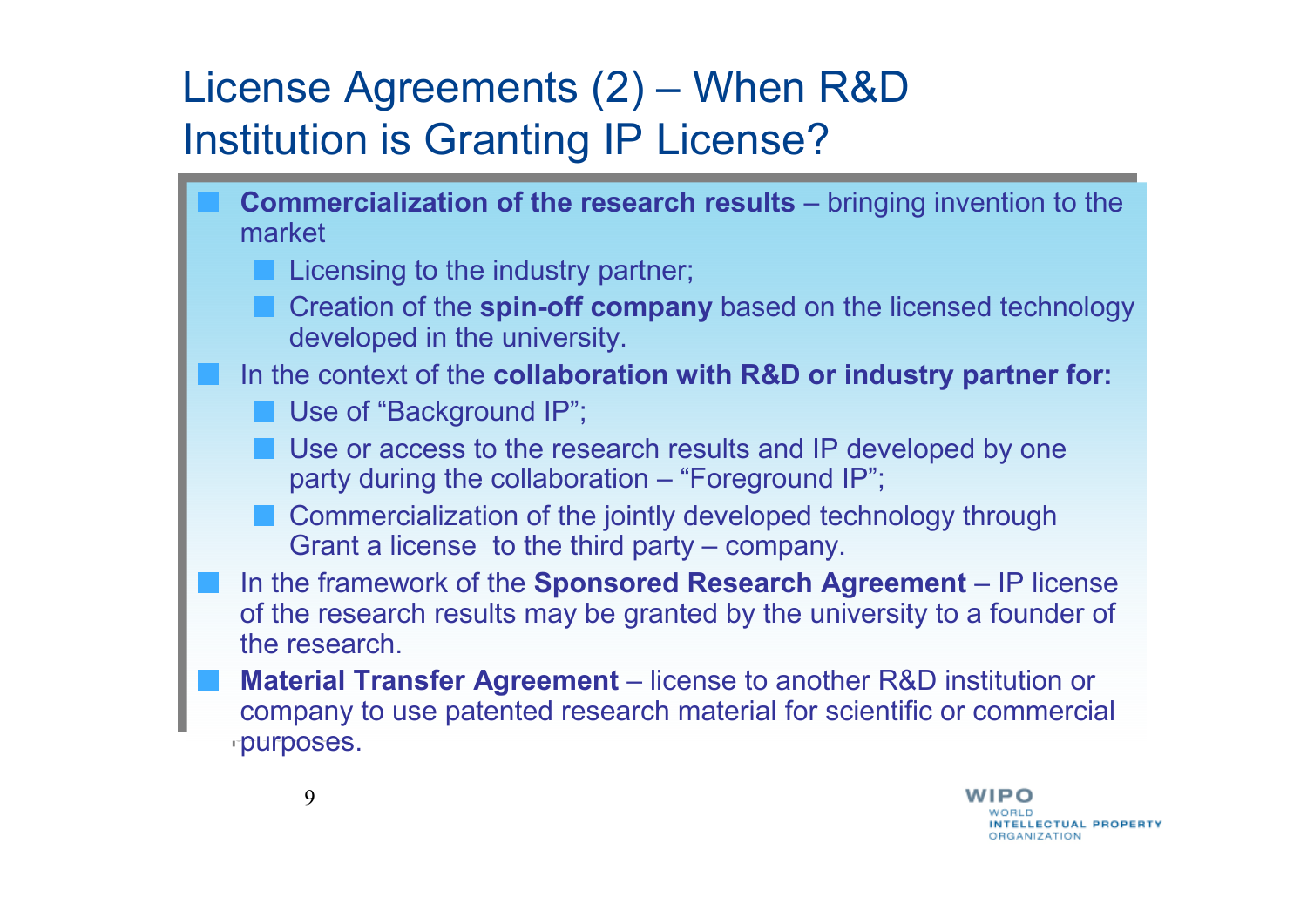#### License Agreements (3) – Why is it Important for R&D Institutions?

Most frequently used mean of technology transfer from universities to Most frequently used mean of technology transfer from universities to industry, in particular in US where universities are obliged to retain industry, in particular in US where universities are obliged to retain ownership on the IP developed through publically funded research. ownership on the IP developed through publically funded research.

#### Permits:

IP ownership to be retained; IP ownership to be retained;

- Development of strategic IP portfolio; Development of strategic IP portfolio;
- Multiple options and partnerships for IP commercialization; Multiple options and partnerships for IP commercialization;
- Flexible negotiation context for reaching "Win-Win" deals; Flexible negotiation context for reaching "Win-Win" deals;
- Development of building blocks for "Open Innovation" collaboration; Development of building blocks for "Open Innovation" collaboration;
- Return on research funding and investment. Return on research funding and investment.

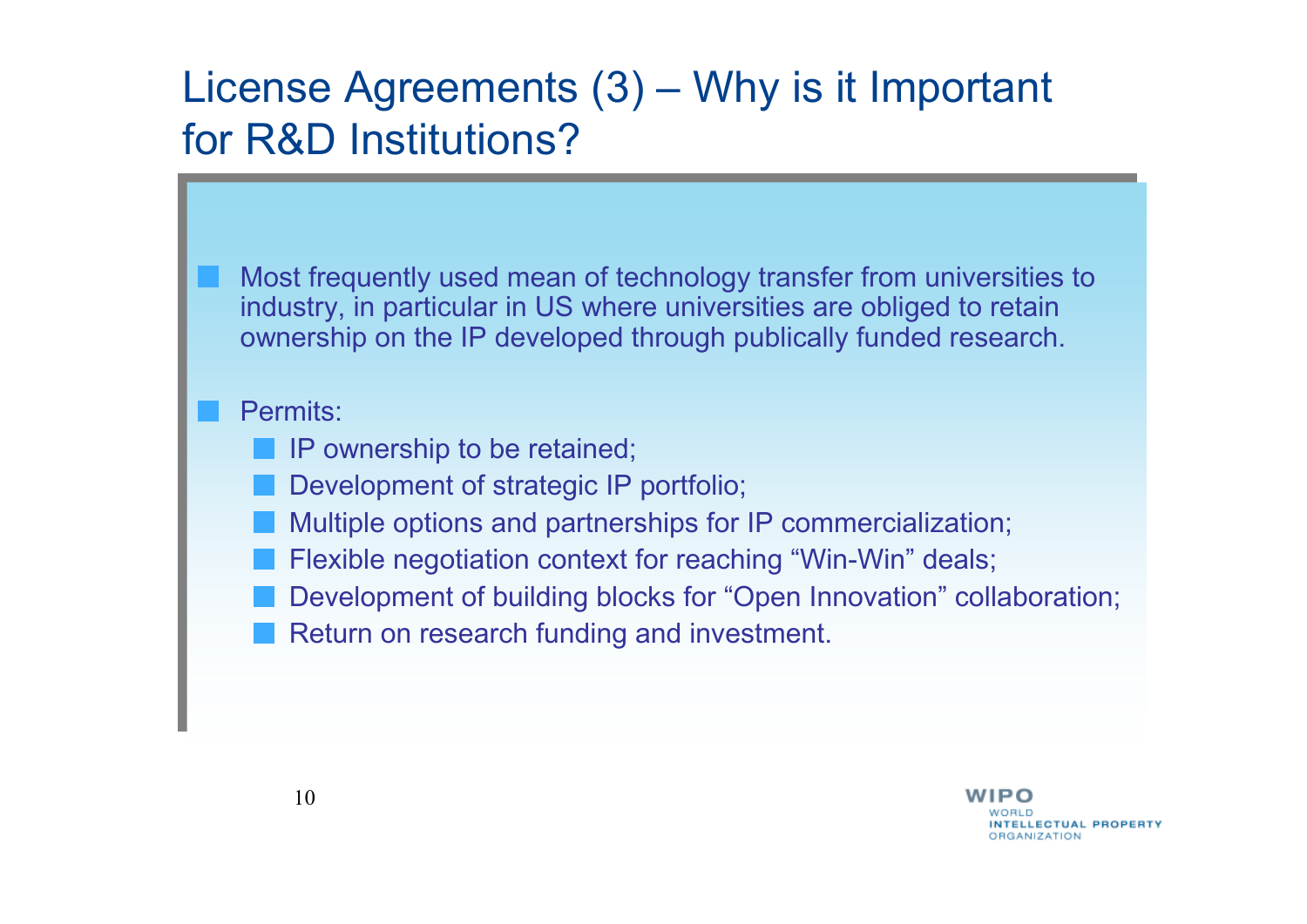#### License Agreements (4) – Why is it Important for R&D Institutions?

- Important for R&D institution, as a licensor, to always have the right to use licensed to the pole further research and non-prefit purposes. use licensed technology for further research and non-profit purposes. use licensed technology for further research and non-profit purposes.
- Research exemptions are implicit in the European law. Research exemptions are implicit in the European law.
- In the US, in the case of an exclusive license, research exemption has In the US, in the case of an exclusive license, research exemption has to be explicitly mentioned in a licensing contract. to be explicitly mentioned in a licensing contract.
- **"Retained Rights.** University retains the right, on behalf of itself and all **"Retained Rights.** University retains the right, on behalf of itself and all other non-profit academic research institutions, **to practice the**  other non-profit academic research institutions, **to practice the Licensed Patent and use the Technology Information and Licensed Technology for any non-profit purpose, including sponsored Technology for any non-profit purpose, including sponsored research and collaborations**. Licensee agrees that, notwithstanding any other provision of this Agreement, it has no right to enforce the any other provision of this Agreement, it has no right to enforce the Licensed Patent or to claim based on the Technology Information or Licensed Technology against any such institution" – University Model Licensed Technology against any such institution" – University Model Agreement. Agreement. **Licensed Patent and use the Technology Information and Licensed research and collaborations**. Licensee agrees that, notwithstanding Licensed Patent or to claim based on the Technology Information or

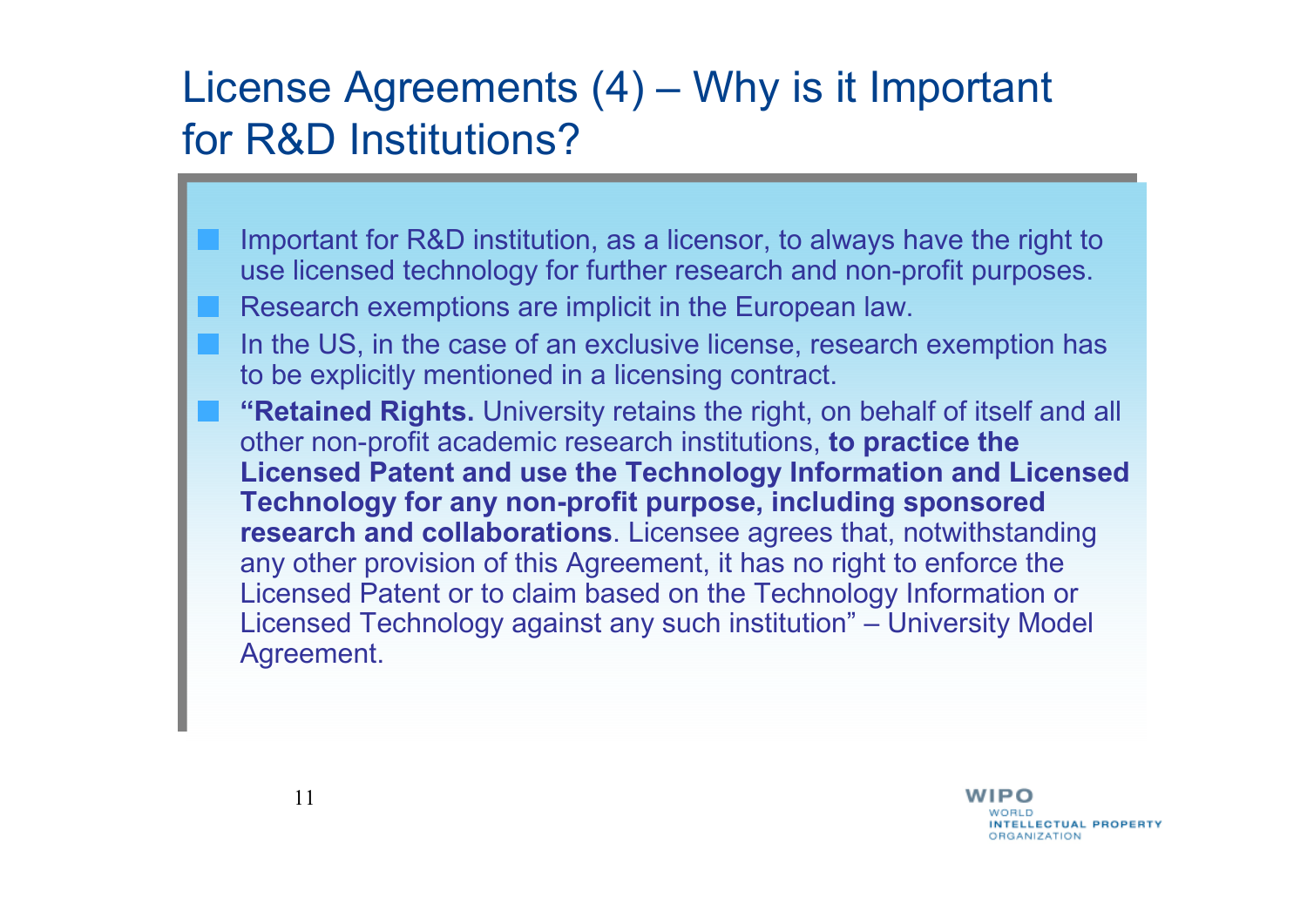## Development Collaboration Agreements or Joint Research Agreements (1)

Two or more parties, Two or more parties, each having special each having special skills and assets, skills and assets, cooperate to develop and possibly and possibly commercialize a new commercialize a new technology. technology.cooperate to develop



**INTELLECTUAL PROPERTY ORGANIZATION**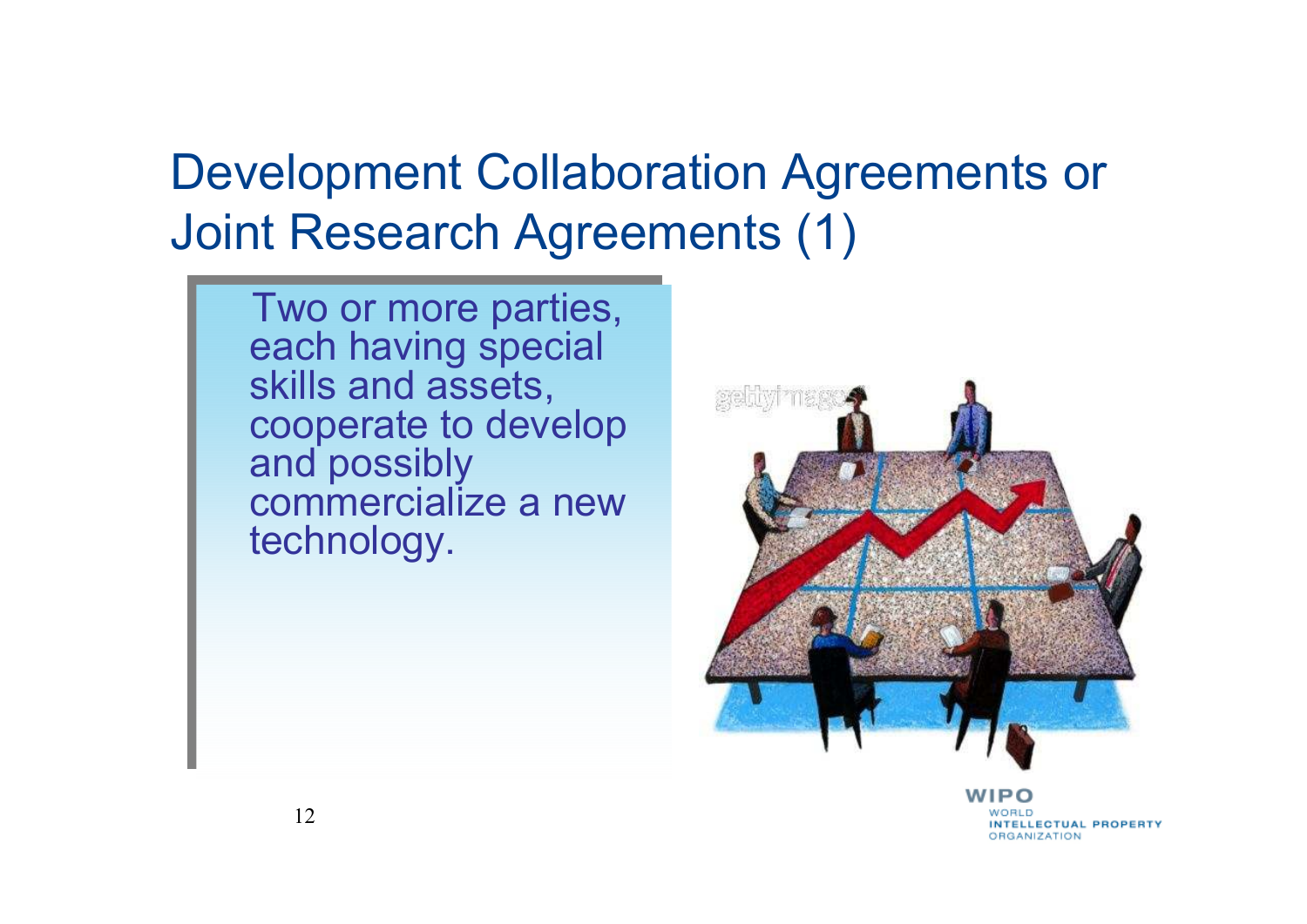## Development Collaboration Agreements (2)



**INTELLECTUAL PROPERTY ORGANIZATION**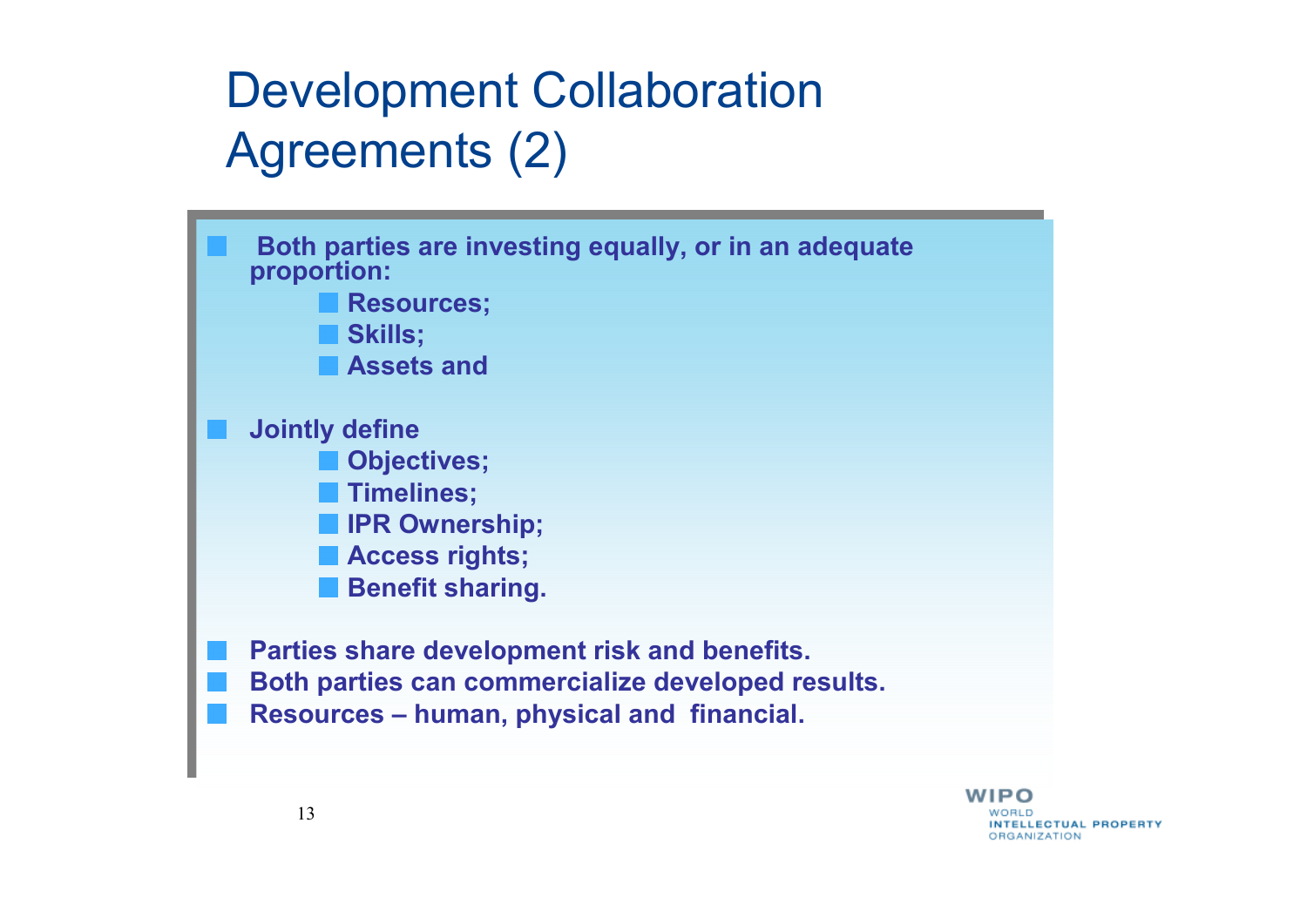# Development CollaborationAgreements (3)

**Assets** include **"Background Intellectual Property Rights (IPR)"** – any IPR **Assets** include **"Background Intellectual Property Rights (IPR)"** – any IPR controlled or owned by any Party prior to the date of commencement of the controlled or owned by any Party prior to the date of commencement of the collaboration or IPR generated by any of the Parties independently of the Project collaboration or IPR generated by any of the Parties independently of the Project and controlled or owned by that Party or any IPR to which the Party has the and controlled or owned by that Party or any IPR to which the Party has the necessary rights for the purpose of the Project . necessary rights for the purpose of the Project .**"Foreground IPR"** – IPR generated in the framework of the project. **"Foreground IPR"** – IPR generated in the framework of the project. **Access Rights** – rights granted by the parties to each other, as opposed to **Access Rights** – rights granted by the parties to each other, as opposed to licensed to third parties. licensed to third parties.Example: Model Agreements, California University Example: Model Agreements, California University "In consideration of the collaborative nature of this research, Collaborator "In consideration of the collaborative nature of this research, Collaborator shall grant to California an irrevocable, **non-exclusive, royalty-free, non-** shall grant to California an irrevocable, **non-exclusive, royalty-free, noncommercial license** to use such invention or discovery for **internal commercial license** to use such invention or discovery for **internal purposes only**. **purposes only**.In consideration of the collaborative nature of this research, California shall In consideration of the collaborative nature of this research, California shall grant to Collaborator an irrevocable, non-exclusive, royalty-free, non-grant to Collaborator an irrevocable, non-exclusive, royalty-free, noncommercial license to use such invention or discovery **for internal purposes**  commercial license to use such invention or discovery **for internal purposes only"**. **only"**.**Benefit sharing** – revenue sharing in accordance with the principles and conditions set up in the framework conditions set up in the framework. conditions set up in the framework.

> WIPO **INTELLECTUAL PROPERTY ORGANIZATION**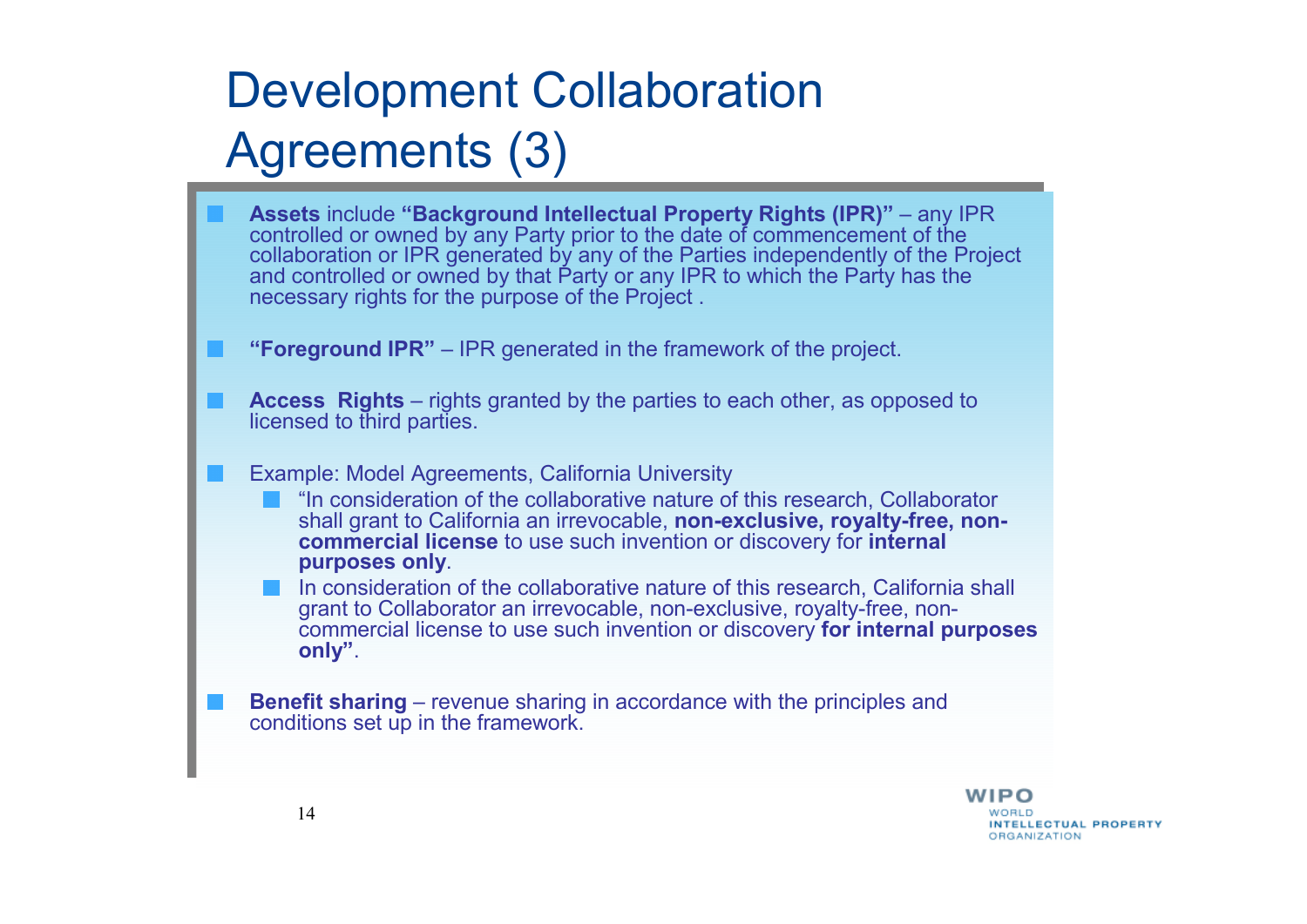# Development CollaborationAgreements (4)

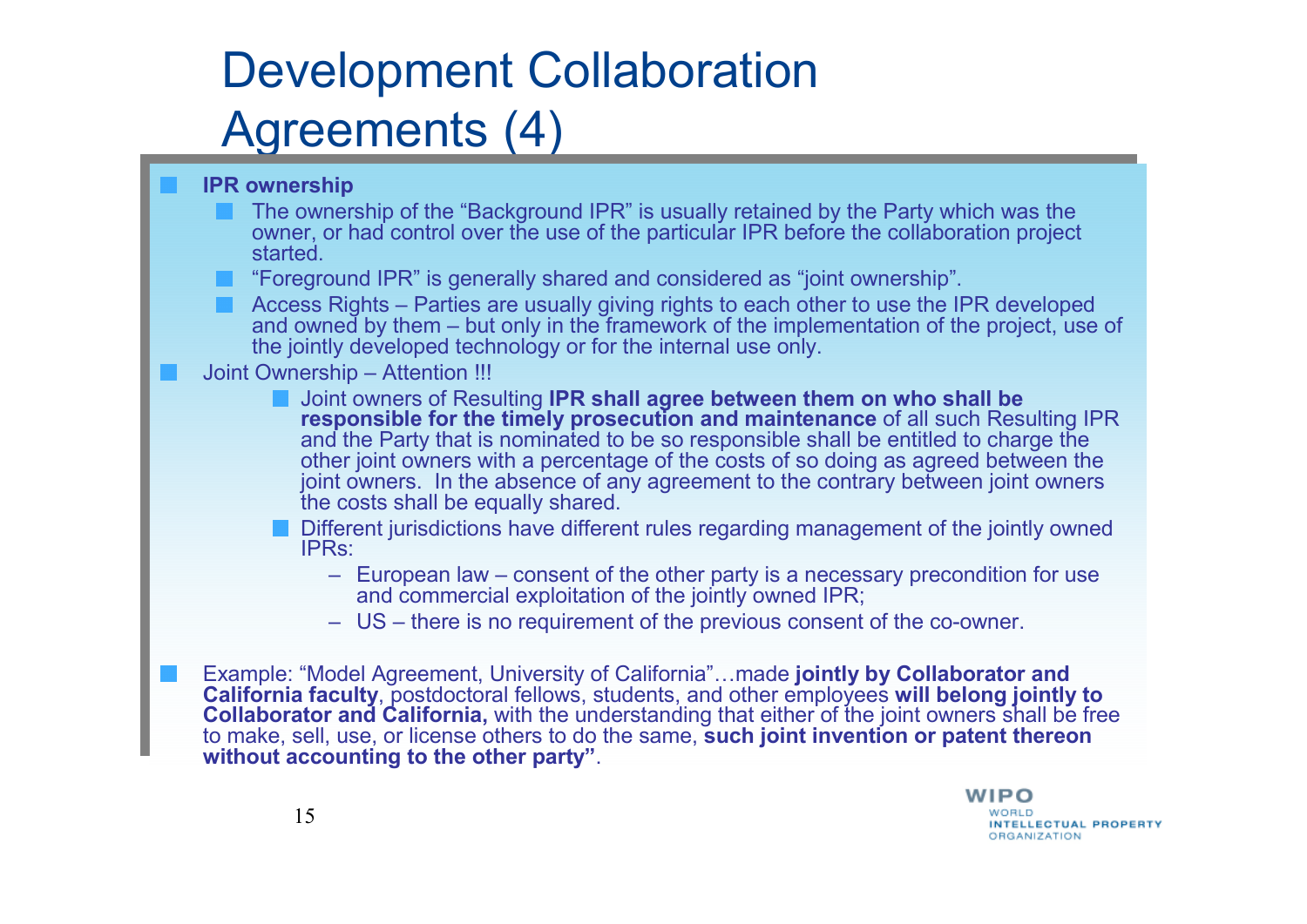# Development Collaboration Agreements (5)

**EU COMMISSION RECOMMENDATION –** on the management of intellectual property in knowledge transfer activities and Code of Practice for universities and other public research organizations (April 10, 2008).

#### **Principles Regarding Collaborative and Contract Research:**

- Compatible with the **mission** of each party.
- **IP-related issues should be clarified at management level and as early as possible** in the research project, ideally **before it starts.**
- **Ownership of the "foreground IPR"** the foreground should stay with<br>the party that has generated it, but can be allocated to the different partic the party that has generated it, but can be allocated to the different parties on the basis of a contractual agreement concluded in advance, adequately reflecting the parties' respective interests, tasks and financial<br>or other contributions to the project or other contributions to the project.
- Ownership of the **"background IPR"** should not be affected by the project.
- **Access rights** should be clarified by the parties as early as possible in the research present for the straight of the straight of the straight of the straight of the straight of the straight of the straight of the straig the research project, ideally before it starts. Where necessary for the purpose of conducting the research project, or for the exploitation of foreground of a party, access rights to other parties' foreground and background should be available, under conditions which should adequately reflect the parties' respective interests, tasks, and financial<br>and other contributions to the project and other contributions to the project.

#### **WIPO**

**INTELLECTUAL PROPERTY ORGANIZATION**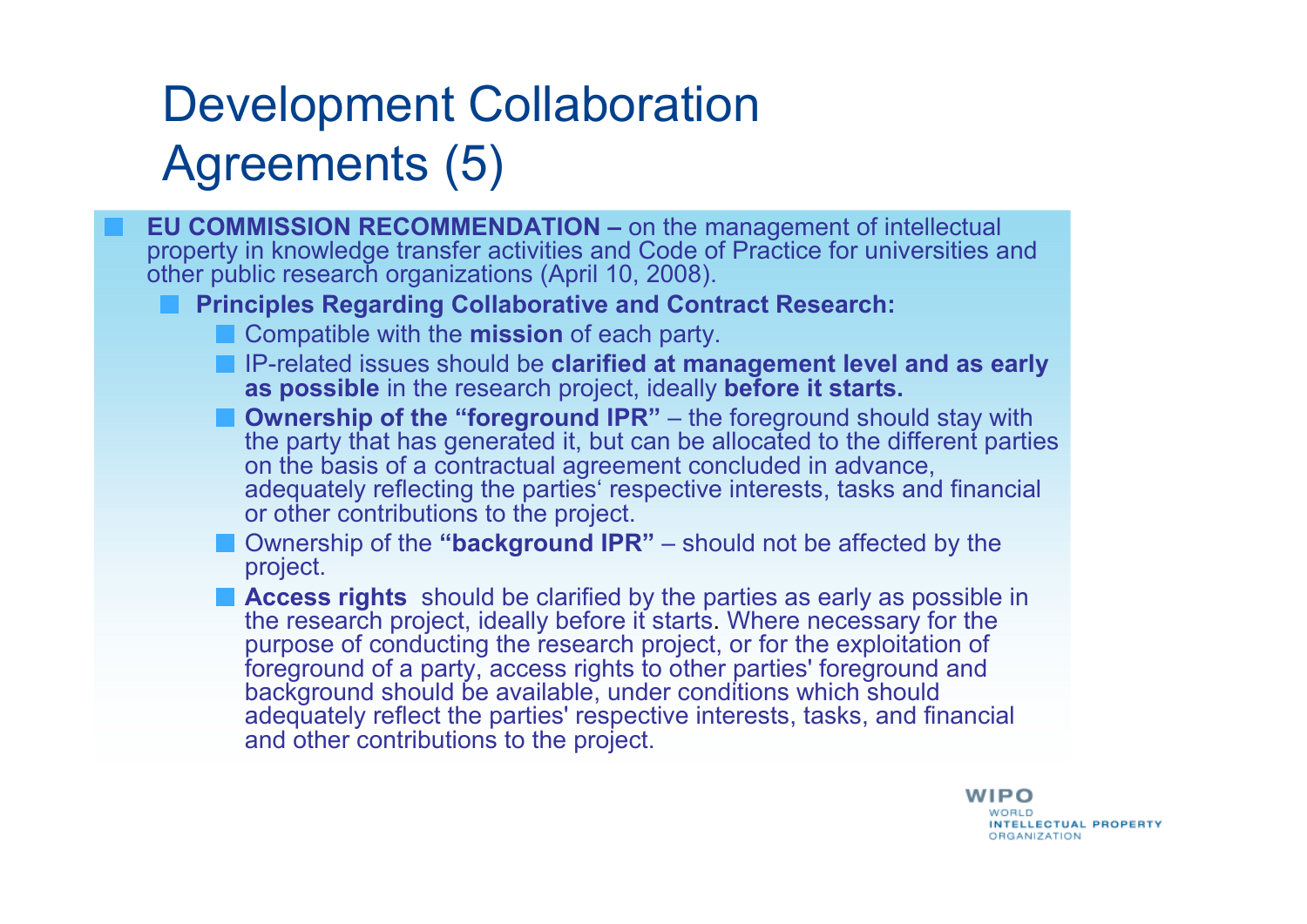## Development Collaboration Agreement (6)

Usually parties are commercial, but recently more often Usually parties are commercial, but recently more often public research institutions are becoming parties in the IP business collaborations with commercial goals. business collaborations with commercial goals.public research institutions are becoming parties in the IP

- Joint technology development of university's research Joint technology development of university's research results and IP prior to collaboration or IP license.
- Business interest of the company it can leverage on the Business interest of the company it can leverage on the university's resources, and in particular scientific know-university's resources, and in particular scientific knowhow, to explore the feasibility of commercial applications. how, to explore the feasibility of commercial applications.
- New business models such as "Open" or New business models such as "Open" or "Collaborative" Innovation create new IP cooperation "Collaborative" Innovation create new IP cooperation opportunities on local and global level. opportunities on local and global level.

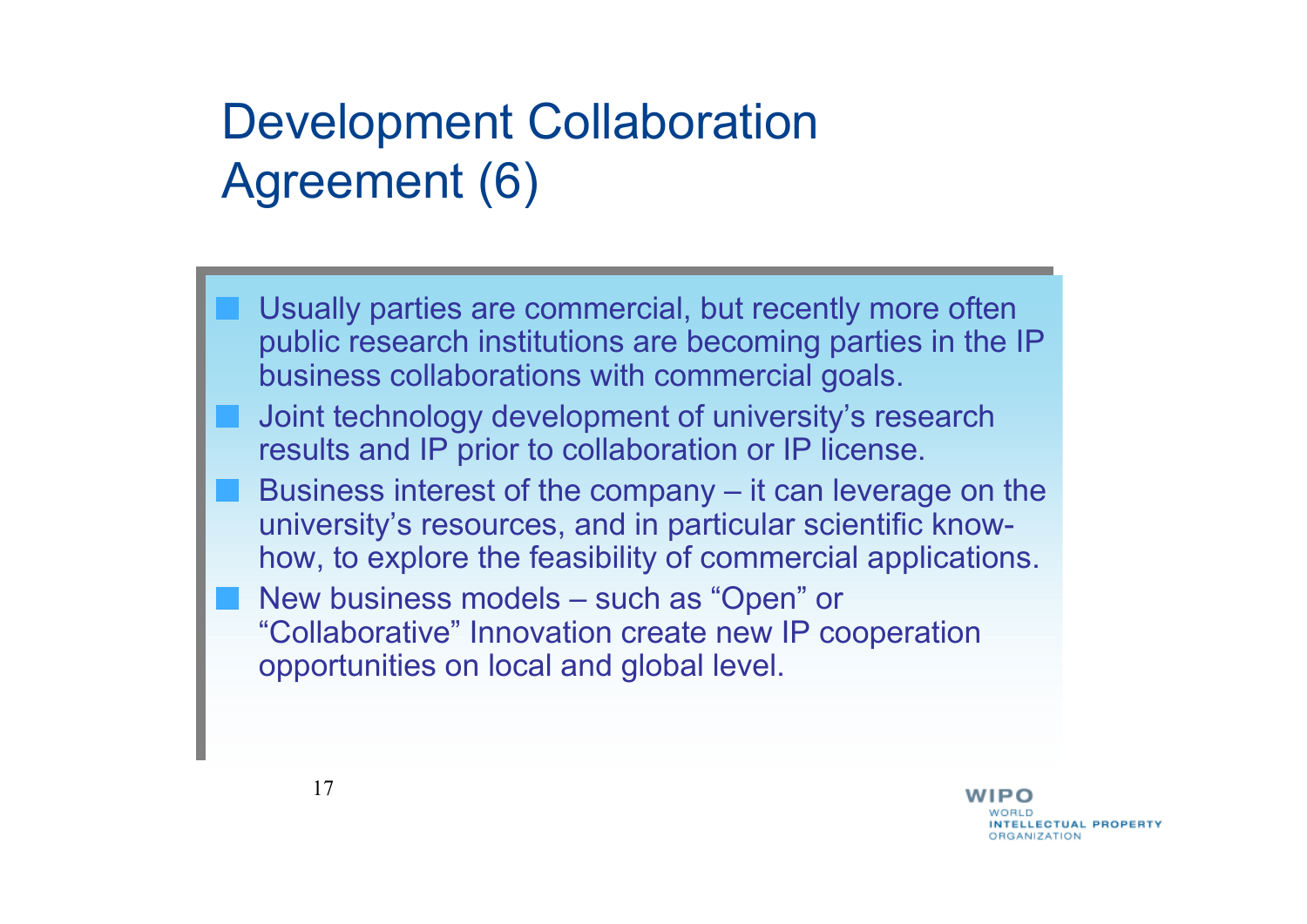# Development Collaboration Agreement (7)

- There is **inter-relation between collaboration and licensing**  There is **inter-relation between collaboration and licensing agreements** – most of the collaborations are based on the crosslicensing of the background and foreground IPR of the parties, licensing of the background and foreground IPR of the parties, necessary for the implementation of the project and on the licensing out of the developed technology to the third party. out of the developed technology to the third party.necessary for the implementation of the project and on the licensing
- Often there is an overlapping between **research service and**  Often there is an overlapping between **research service and collaboration agreement** – as in some cases contractors are also **collaboration agreement** – as in some cases contractors are also collaborative partners. collaborative partners.
- If collaboration is in the same time **research service agreement or**  If collaboration is in the same time **research service agreement or contract research agreement**, the management of the IPR **contract research agreement**, the management of the IPR ownership will be different. ownership will be different.
- **EU COMMISSION RECOMMENDATION**  <sup>i</sup>n the case of **contract EU COMMISSION RECOMMENDATION**  <sup>i</sup>n the case of **contract research** the foreground generated by the public research **research** the foreground generated by the public research organization **is owned by the private-sector party.** The ownership of organization **is owned by the private-sector party.** The ownership of background should not be affected by the project. background should not be affected by the project.
- IPR management **essential** for the success of the collaboration. IPR management **essential** for the success of the collaboration.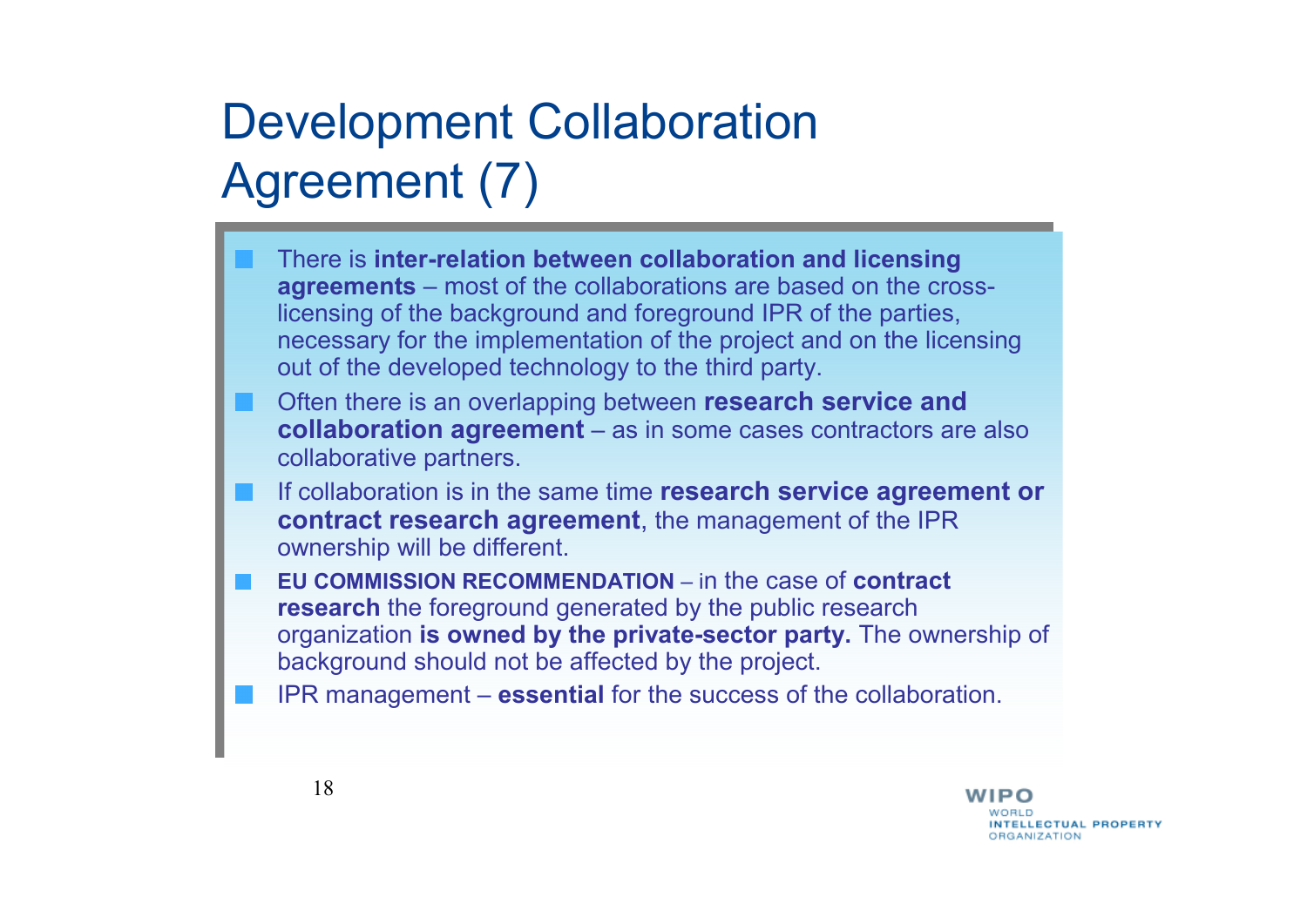# Research Services Agreements (1)



- Contract research **"work for hire"**; Contract research **"work for hire"**;
- Services agreement; Services agreement;
- One party establishes goal and pays, the other party conducts One party establishes goal and pays, the other party conducts research toward goal; research toward goal;
- Commercial goals not academic; Commercial goals not academic;
- Background IP and results may be owned by paying party: Background IP and results may be owned by paying party:
	- Inventions and patents assigned to paying party; Inventions and patents assigned to paying party;
	- Copyright work made for hire, limited publishing rights for Copyright work made for hire, limited publishing rights for institution; institution;
	- Institution will charge full economic cost. Institution will charge full economic cost.

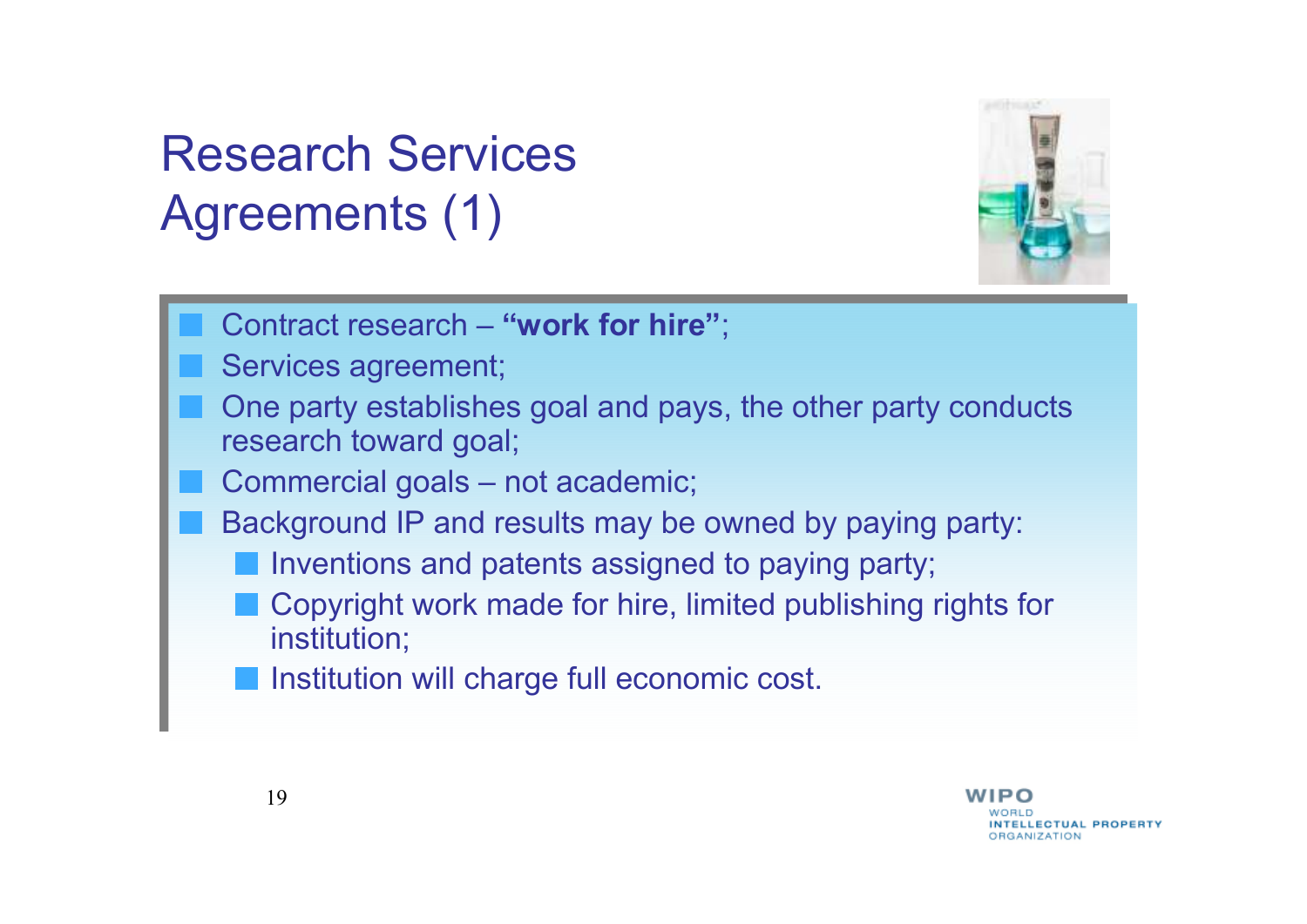# Research Services Agreements (2)

- If performed by public R&D institution, it should be managed in line with If performed by public R&D institution, it should be managed in line with the interest and IP policy of the institution, preferably in the case of:
- Specifically-designed projects and services, not as a regular practice; Specifically-designed projects and services, not as a regular practice;
- When there is a particular interest access to market developed new<br>technologies, acquisition of new knowledge and experiences technologies, acquisition of new knowledge and experiences. technologies, acquisition of new knowledge and experiences.
- The best way to avoid undesirable results well developed institutional<br>noling reserving delivery of such services: policy regarding delivery of such services: policy regarding delivery of such services:
	- Desirable outcome; Desirable outcome;
	- Acceptable; Acceptable;
	- Caution! If sponsor retains IP ownership, university **must** retain right to use the IP for non-profit purposes right to use the IP for non-profit purposes. right to use the IP for non-profit purposes.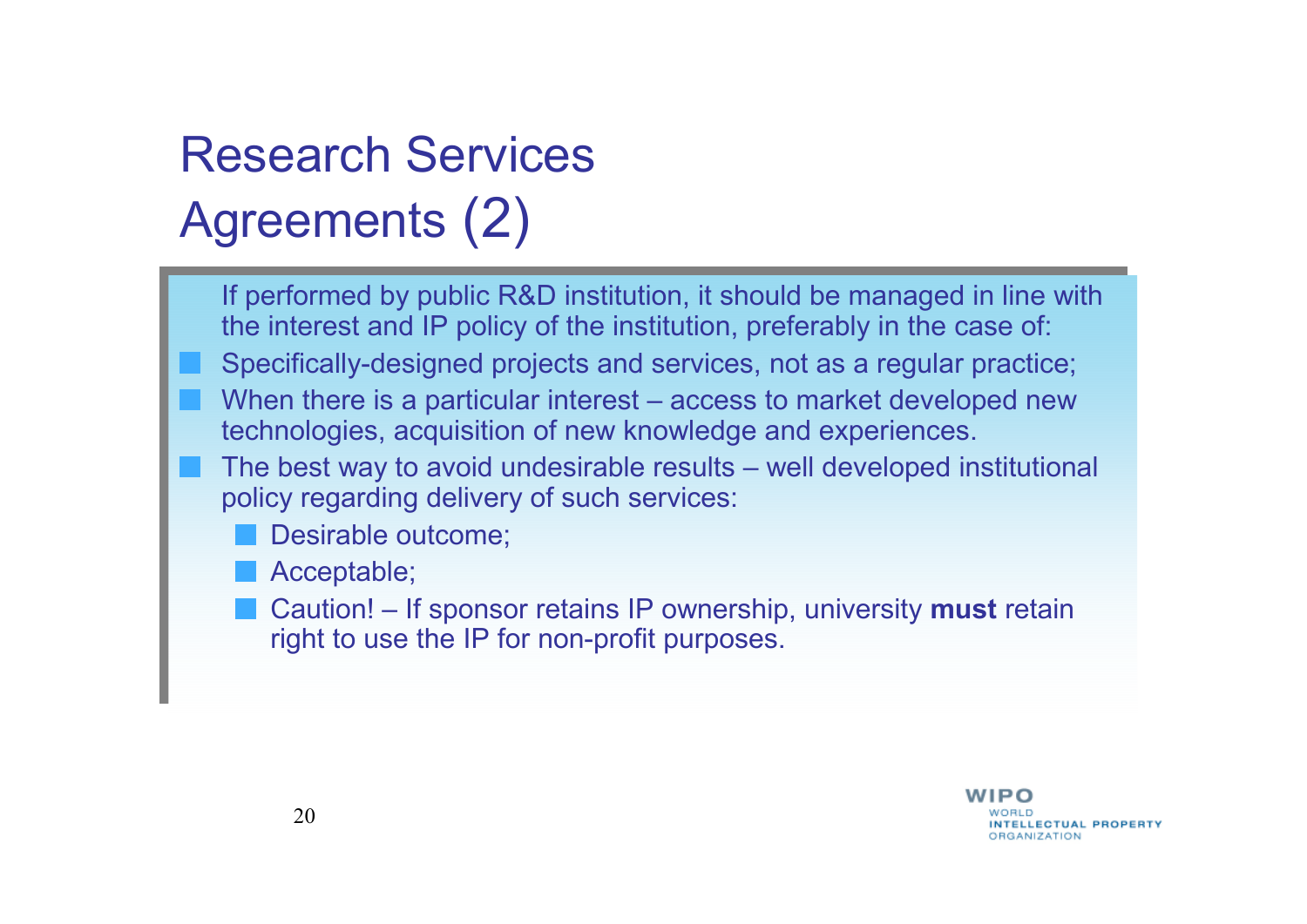## Research Services Agreements – Example (3)

The Sponsor will own the Intellectual Property in the Results and may The Sponsor will own the Intellectual Property in the Results and may take such steps as it may decide from time to time, and at its own take such steps as it may decide from time to time, and at its own expense, to register and maintain any protection for that Intellectual Property, including filing and prosecuting patent applications for any of the Results. expense, to register and maintain any protection for that Intellectual Property, including filing and prosecuting patent applications for any of the

Where any third party such as a student or contractor is involved in the Project, the University or the party engaging that contractor (as the case Project, the University or the party engaging that contractor (as the case may be) will ensure that the student and the contractor assign any IP they may be) will ensure that the student and the contractor assign any IP they may have in the Results in order to be able to give effect to the provisions of this clause 4. of this clause 4. may have in the Results in order to be able to give effect to the provisions

http://www.innovation.gov.uk/lambertagreements/ http://www.innovation.gov.uk/lambertagreements/

WIPO **INTELLECTUAL PROPERTY BRANIZATION**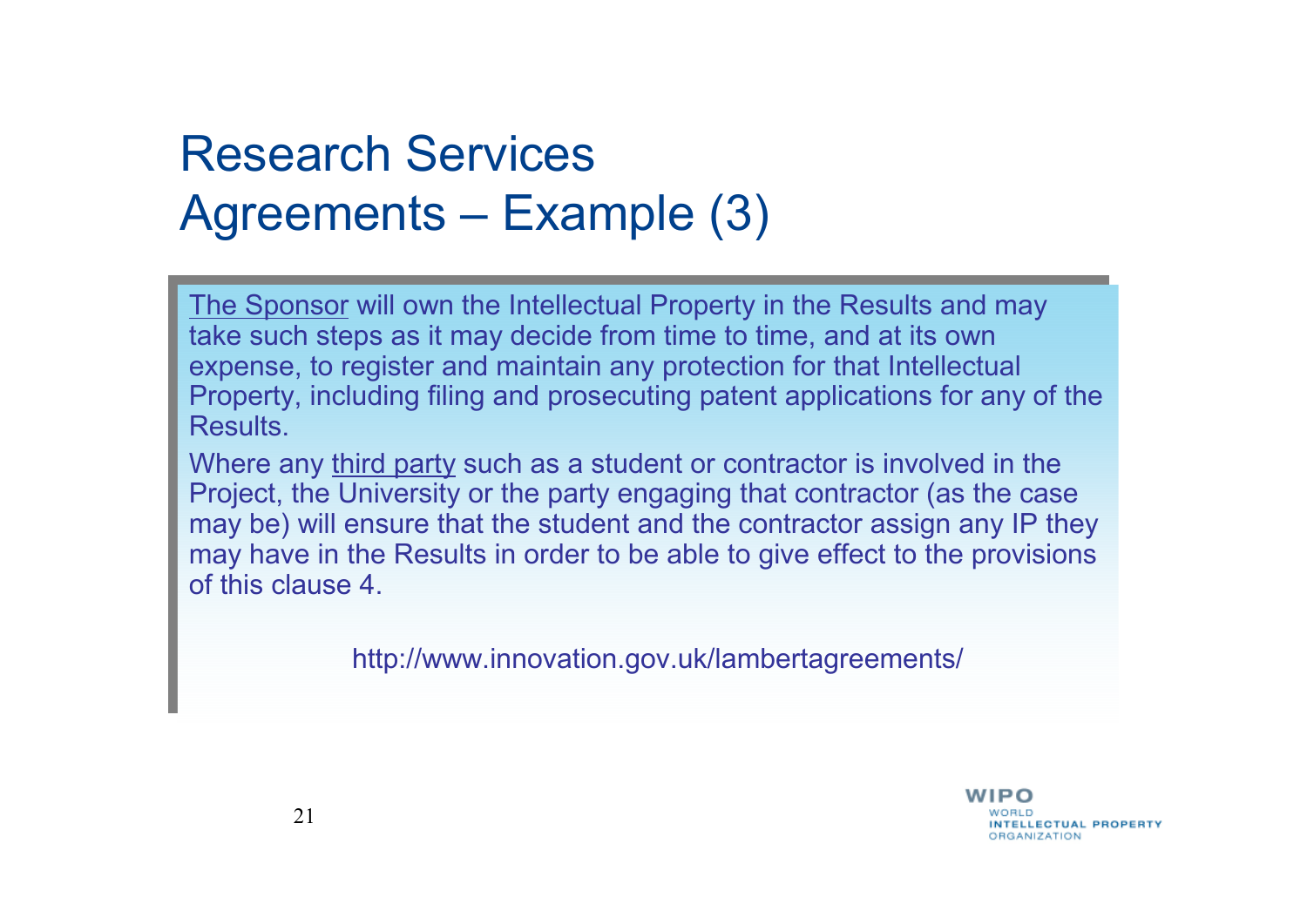#### Research Services Agreement – Example (4)

Each Party grants the other a royalty-free, non-exclusive Licence to use its background for the purpose of carrying out the project, but for no other purpose. Neither party may grant any sub-licence to use the other's Background except that the Sponsor may allow its Group Companies, and any person working for or on behalf of the Sponsor or any Group Company, to use the University's Background for the purpose of carrying out the Project. Each Party grants the other a royalty-free, non-exclusive <u>Licence to use</u><br>its background for the purpose of carrying out the project, but for no<br>other purpose. Neither party may grant any sub-licence to use the<br>other's Ba

**The Sponsor grants the University a royalty-free, non-exclusive licence to use the Results for the purpose of carrying out the Project, but for no other purpose. The University may not grant any sub-licence to use the Results**.

> WIPO **INTELLECTUAL PROPERTY ORGANIZATION**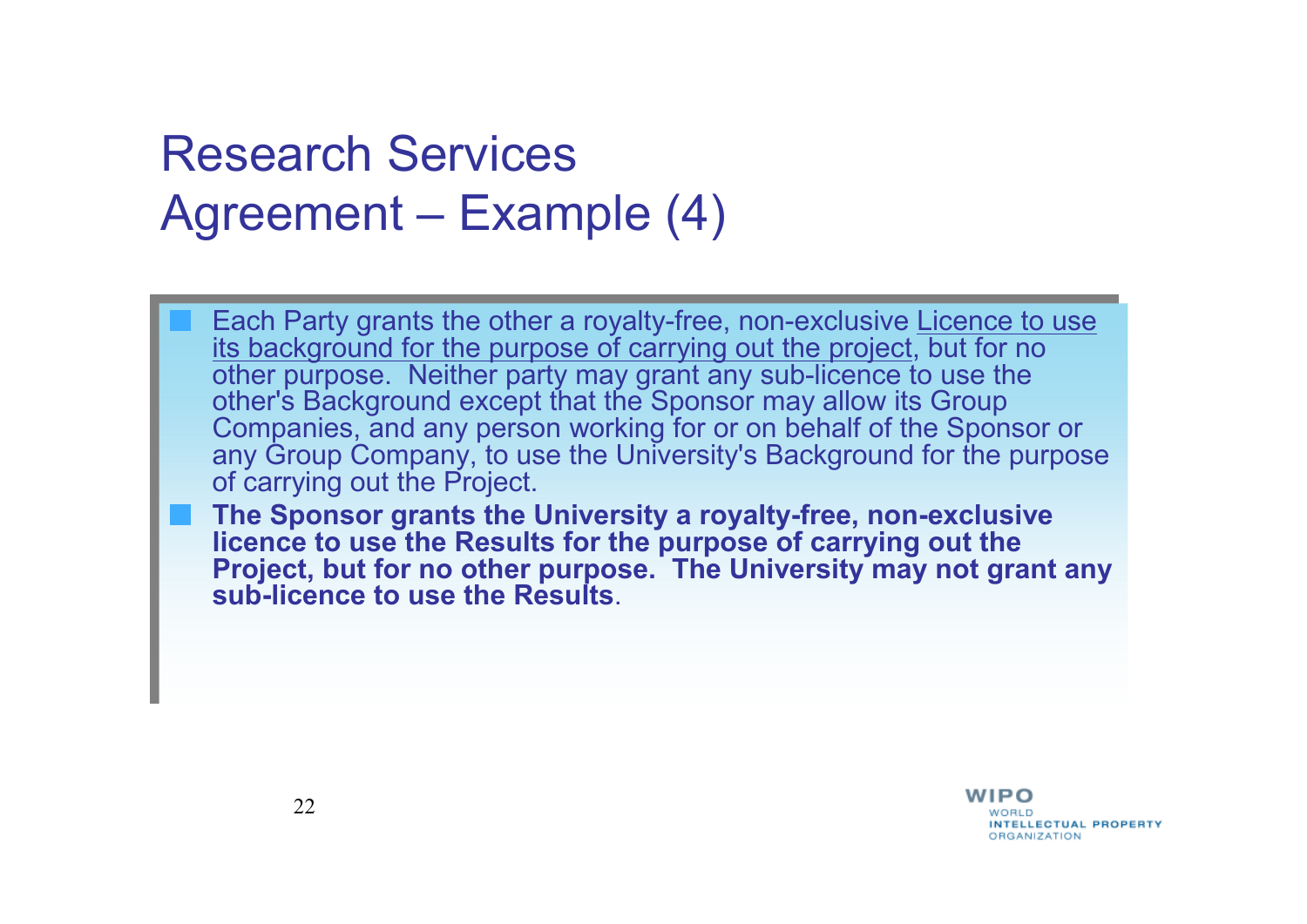## Material Transfer Agreement (1)

- Material Transfer Agreement (MTA) is a contract that governs the transfer of tangible research materials hetween two parties, provider and recipient when the recipient intends to use it for materials between two parties, provider and recipient, when the recipient intends to use it for materials between two parties, provider and recipient, when the recipient intends to use it for its own research purposes. its own research purposes.
- Patented materials transfer through a license agreement.
- MTA unpatented biological materials (reagents, cell lines, plasmids, vectors etc.), chemical MTA unpatented biological materials (reagents, cell lines, plasmids, vectors etc.), chemical compounds, some types of software. compounds, some types of software.
- Defines the rights and obligations of the parties regarding: Defines the rights and obligations of the parties regarding:
	- Transferred materials; Transferred materials;
	- Derivatives; Derivatives;
	- Research results ownership, access and use. Research results ownership, access and use.
- Most common for R&D institution are 3 types of MTA: Most common for R&D institution are 3 types of MTA:
	- From R&D institution to industry; From R&D institution to industry;
	- From industry to R&D institution; From industry to R&D institution;
	- Between two R&D institutions normally with non-profit objectives. Between two R&D institutions normally with non-profit objectives.

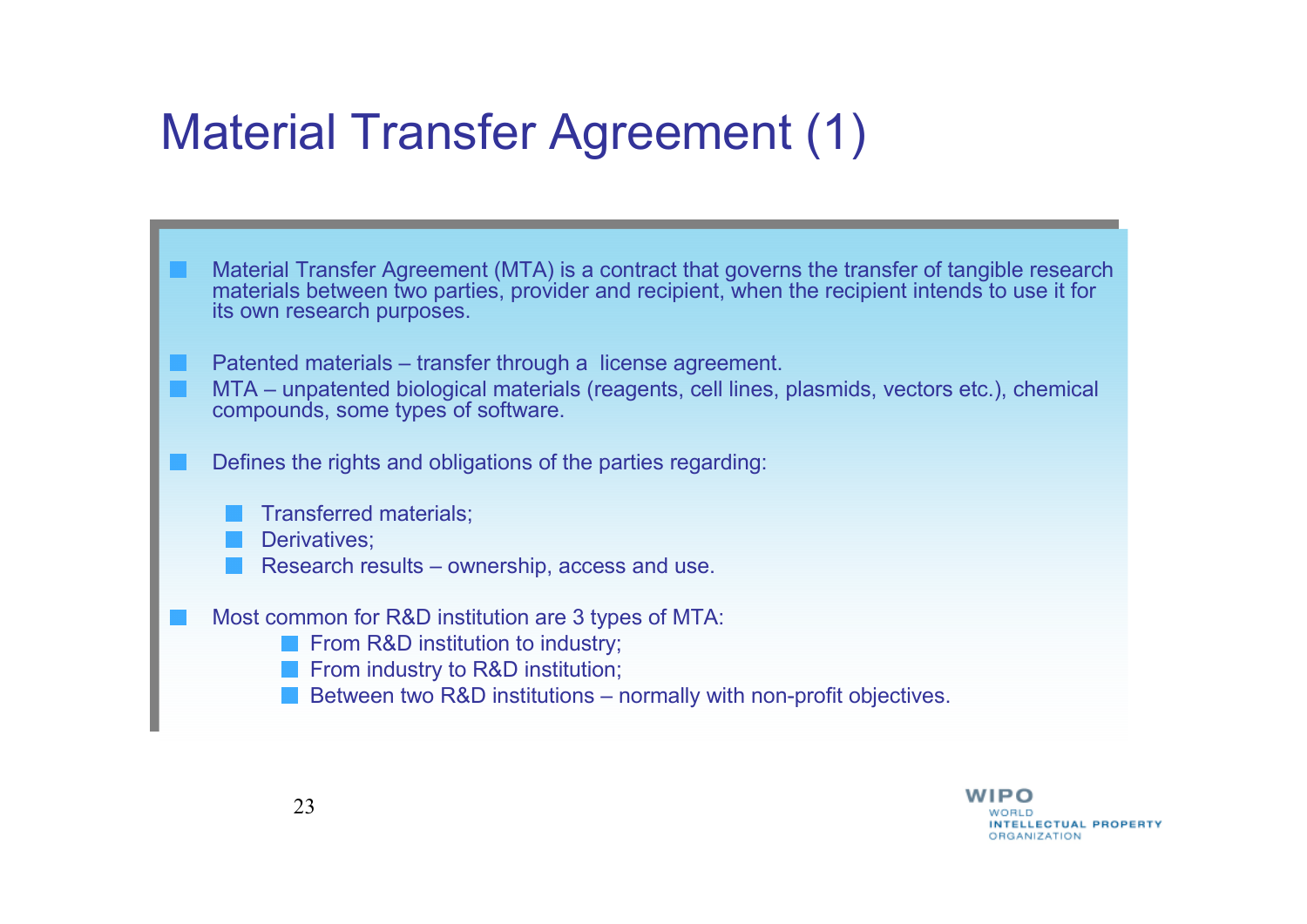### Material Transfer Agreement (2)



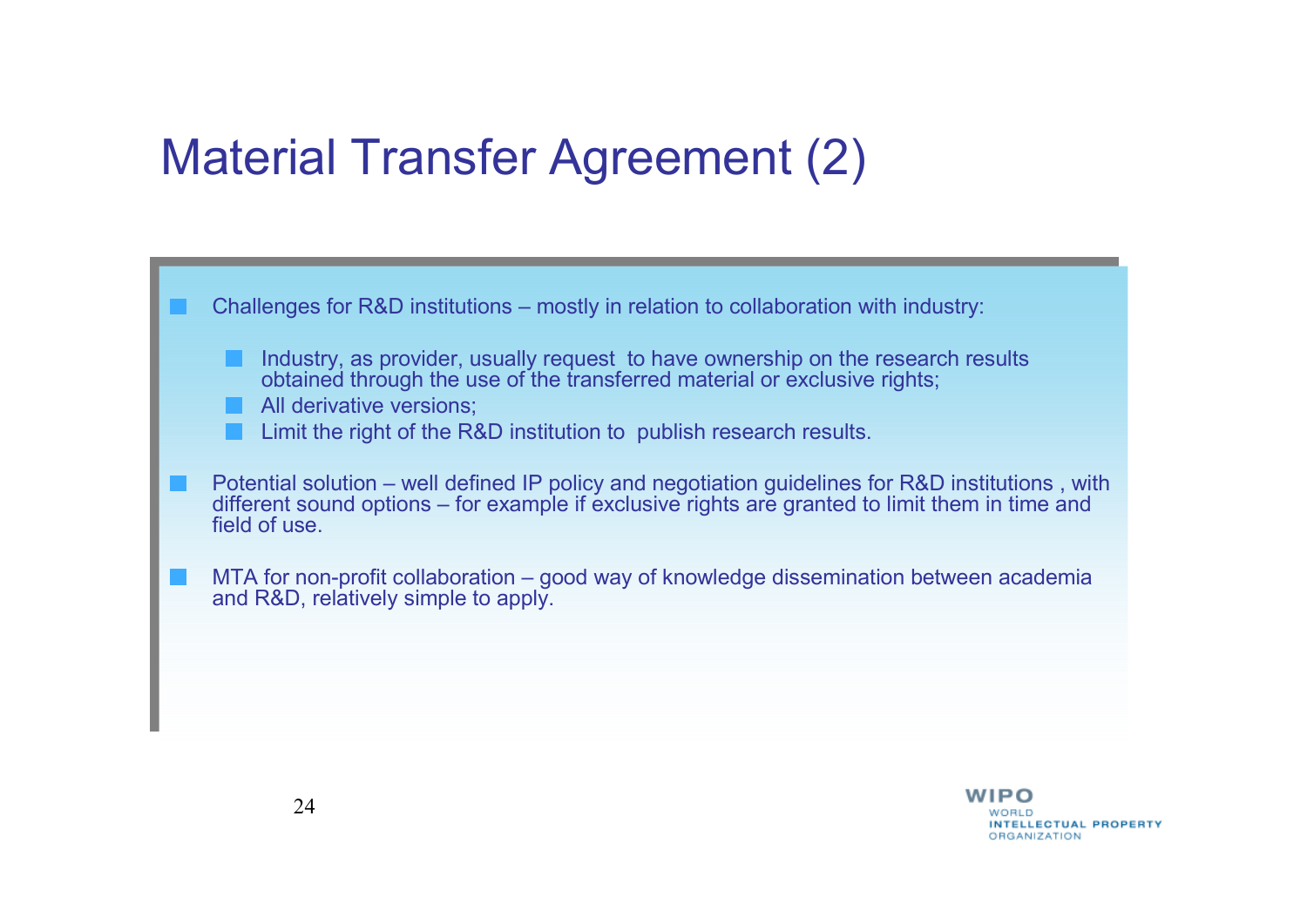## Sponsored ResearchAgreement (1)

A written document which describes A written document which describes the relationship between Recipients and commercial entities in which and commercial entities in which Recipients receive funding or other consideration to support their consideration to support their research in return for preferential access and/or rights to intellectual property deriving from Recipient property deriving from Recipient research results. research results. the relationship between Recipients Recipients receive funding or other research in return for preferential access and/or rights to intellectual

-Definition of the US National -Definition of the US National Institutes of Health (NIH) Institutes of Health (NIH)



WIPO INTELLECTUAL PROPERTY **ORGANIZATION**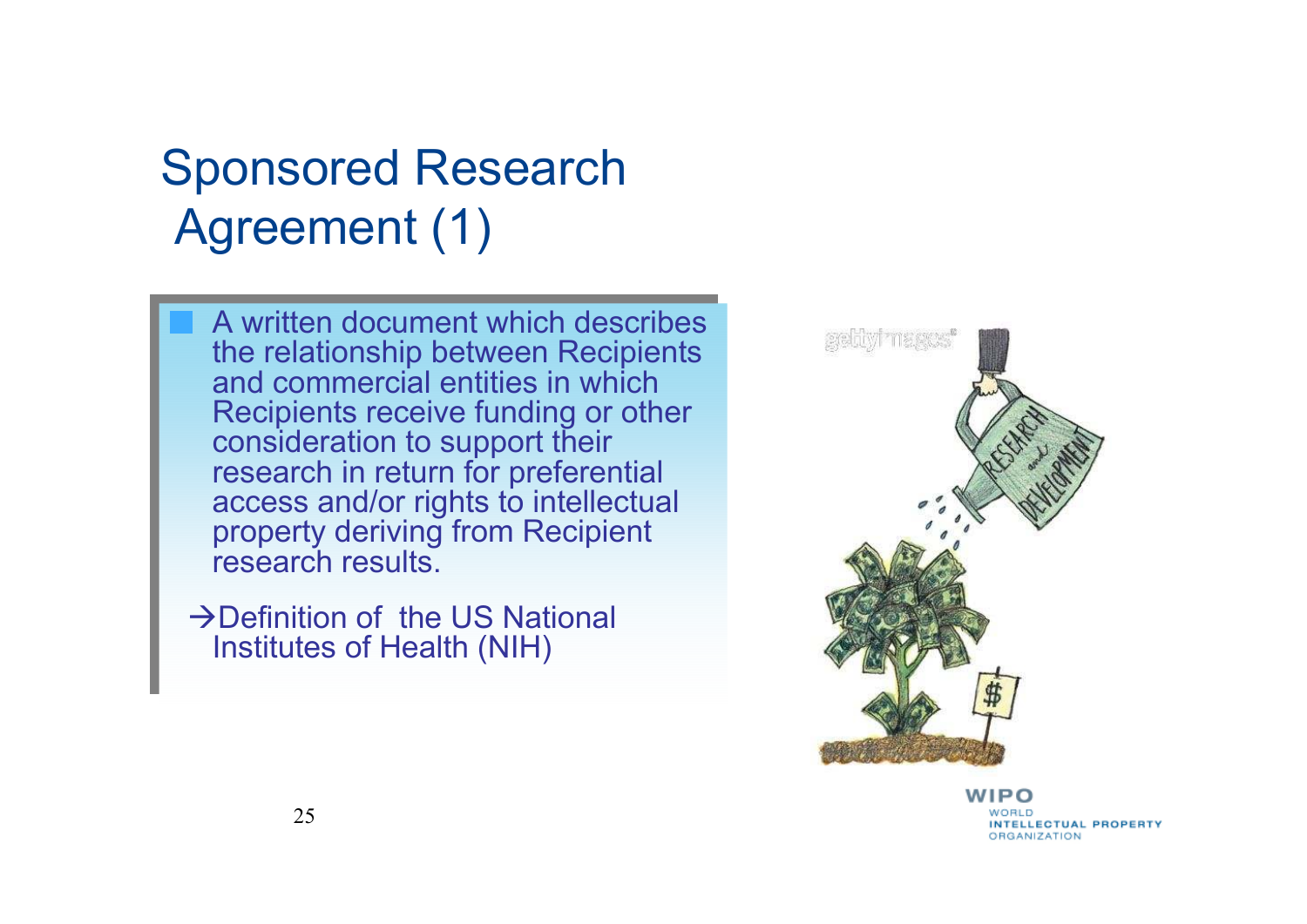## Sponsored Research Agreements (2)

Driven by academic interests and funded by industry. Driven by academic interests and funded by industry.

- Sponsor does not necessarily contribute to the research activity. Sponsor does not necessarily contribute to the research activity.
- Does not lead to and industrial end goal. Does not lead to and industrial end goal.
- Can provide a strategic input to the sponsor. Can provide a strategic input to the sponsor.
- University usually owns the results and IP developed. University usually owns the results and IP developed.
- IP license to the sponsor (exclusive or non-exclusive). IP license to the sponsor (exclusive or non-exclusive).
- Government sometimes **provide guidance** for such Government sometimes **provide guidance** for such cooperation. cooperation.

WIPO NTELLECTUAL PROPERTY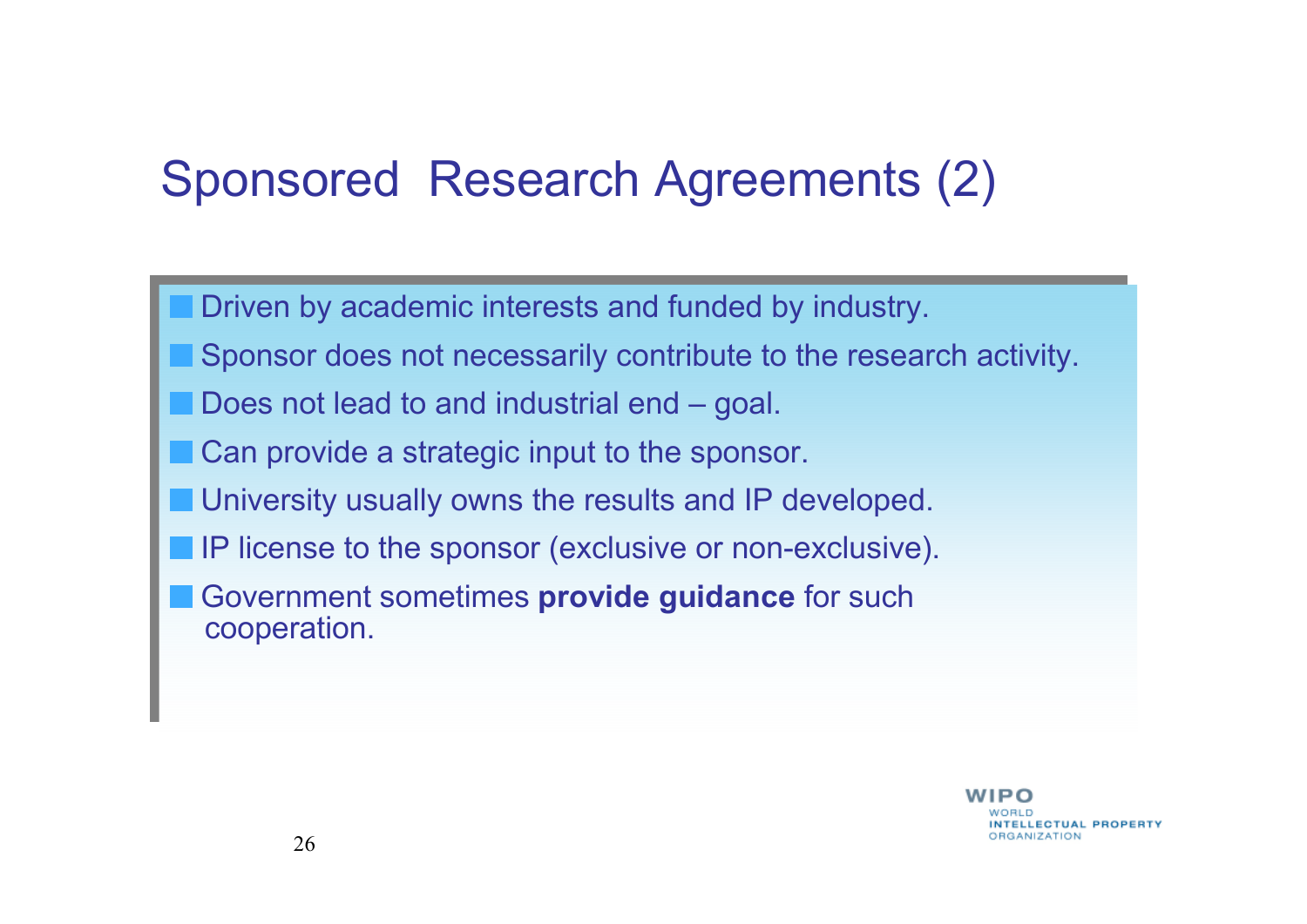#### Sponsored Research Agreements (3)Example A

**All rights in inventions, discoveries, biological material or software created in the courseof the Research shall be the property of HARVARD**. HARVARD shall promptly reportany such inventions, discoveries, biological material or software to SPONSOR uponreceipt of a written report from the Principal Investigator.

a) Patents

HARVARD agrees to cause patent applications to be filed and prosecuted **in its name** at SPONSOR's request and expense on inventions or discoveries conceived and reduced to practice in the course of the Research. **HARVARD shall promptly notify SPONSOR and provide it a copy of any such patent application. From the date of notification, SPONSORshall have a < > period to negotiate the terms of a license agreement and HARVARD agrees to negotiate these license terms in good faith**. During this period HARVARD willnot offer a commercial license to any other party.In the event SPONSOR does not agree, within < > days after notification of

HARVARD's intent to file a patent application, to support said filing, HARVARD may fileat its own expense and SPONSOR shall have no further rights in that patent application.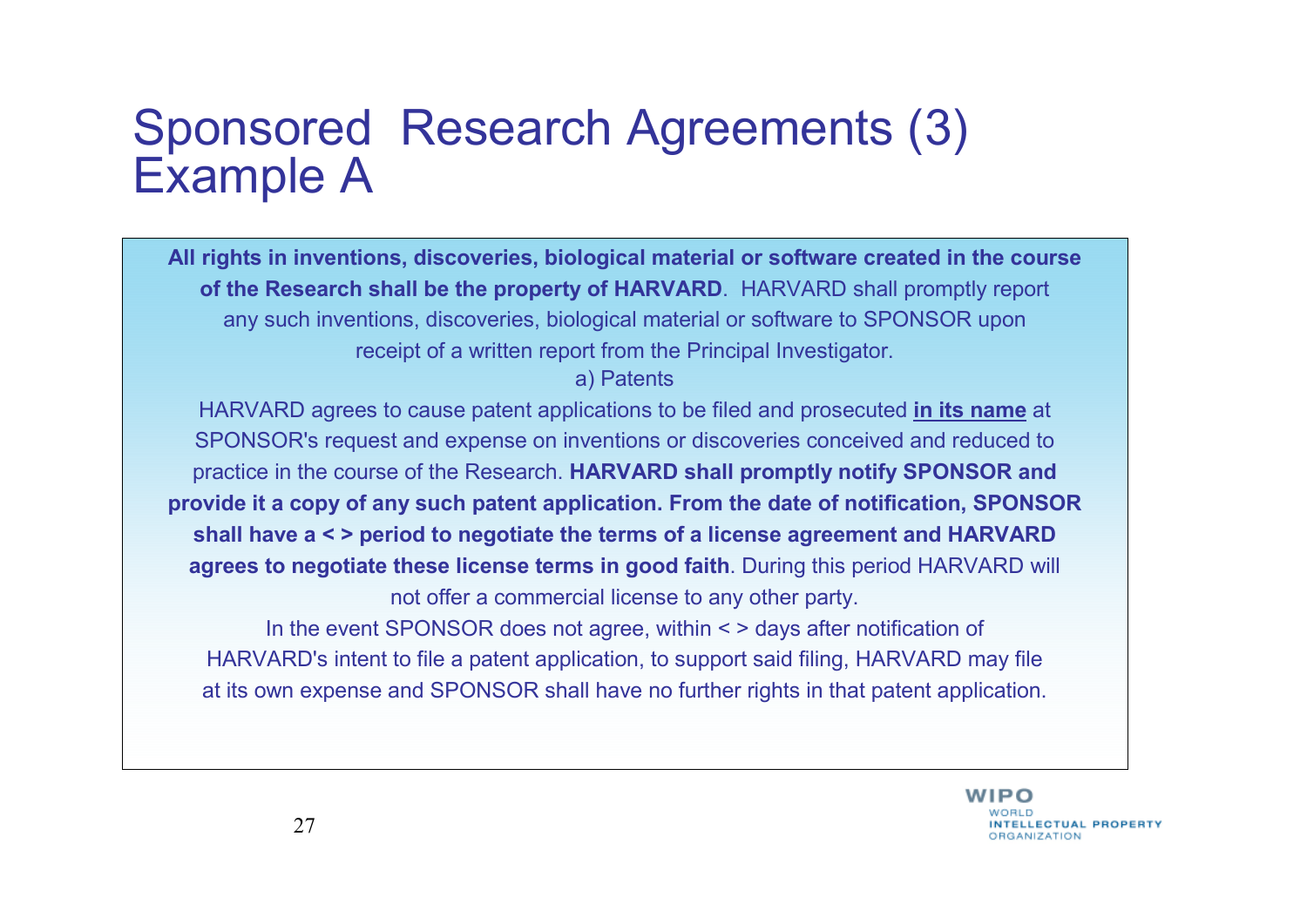## Sponsored Research Agreements (3) Example B

**The University grants to the Sponsor a non-exclusive**, indefinite, fully paidup, royalty-free licence (with the right to sub-license to any Group Company and to any person working for, or on behalf of, the Sponsor or any Group Company, but only for the purpose of carrying out that work, and otherwise without the right to sub-license) to use the Intellectual Property in any of the Results for any purpose within the Field in the Territory.

http://www.innovation.gov.uk/lambertagreements

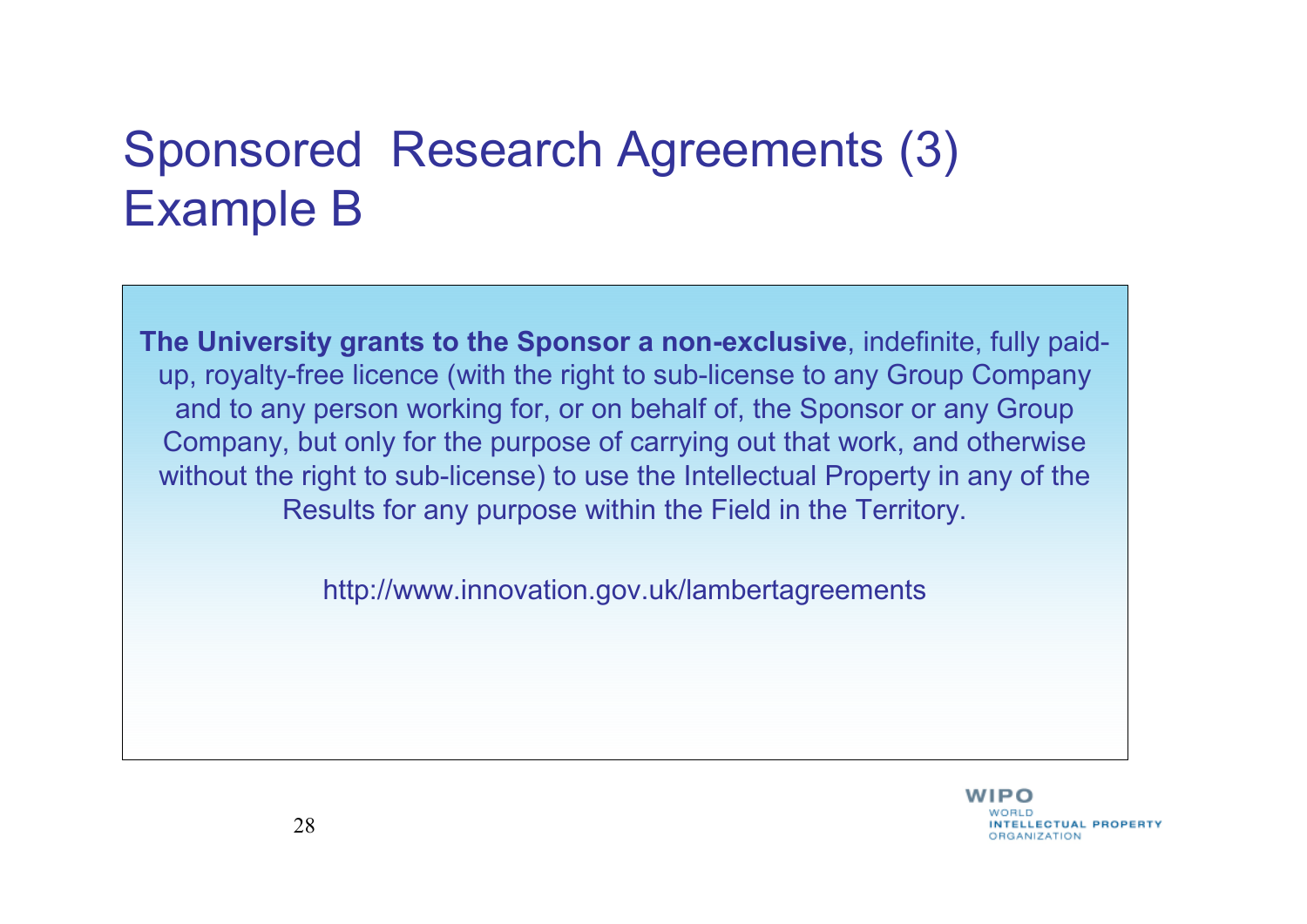### Consultancy Agreements (1)

#### Definition: Definition:

Professor or researcher provides expert service to Professor or researcher provides expert service to private company in exchange for payment, usually on a personal basis where University policies permit. personal basis where University policies permit.on a



WIPO **INTELLECTUAL PROPERTY ORGANIZATION**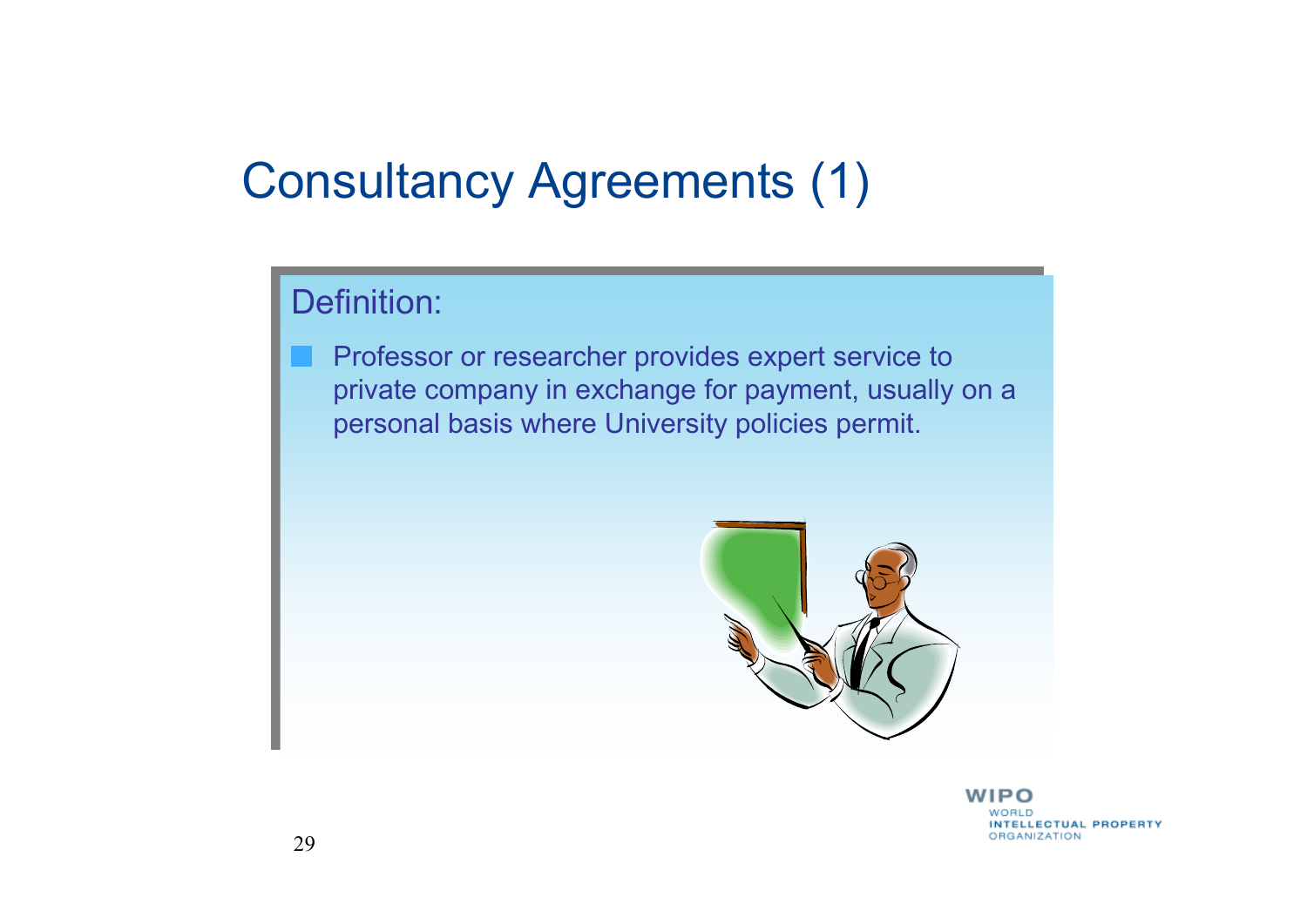## Consultancy Agreements (2)

Context in which they are used: Context in which they are used:

- Where University policy permits professors/ Where University policy permits professors/ researchers to engage in private activity during a limited number of hours of work.
- Where persons act as consultants as their main line of Where persons act as consultants as their main line of work.
- In technical assistance, franchising and technology licensing contracts, where expertise and additional know how for the implementation of the initial contract know how for the implementation of the initial contract is needed. is needed. licensing contracts, where expertise and additional

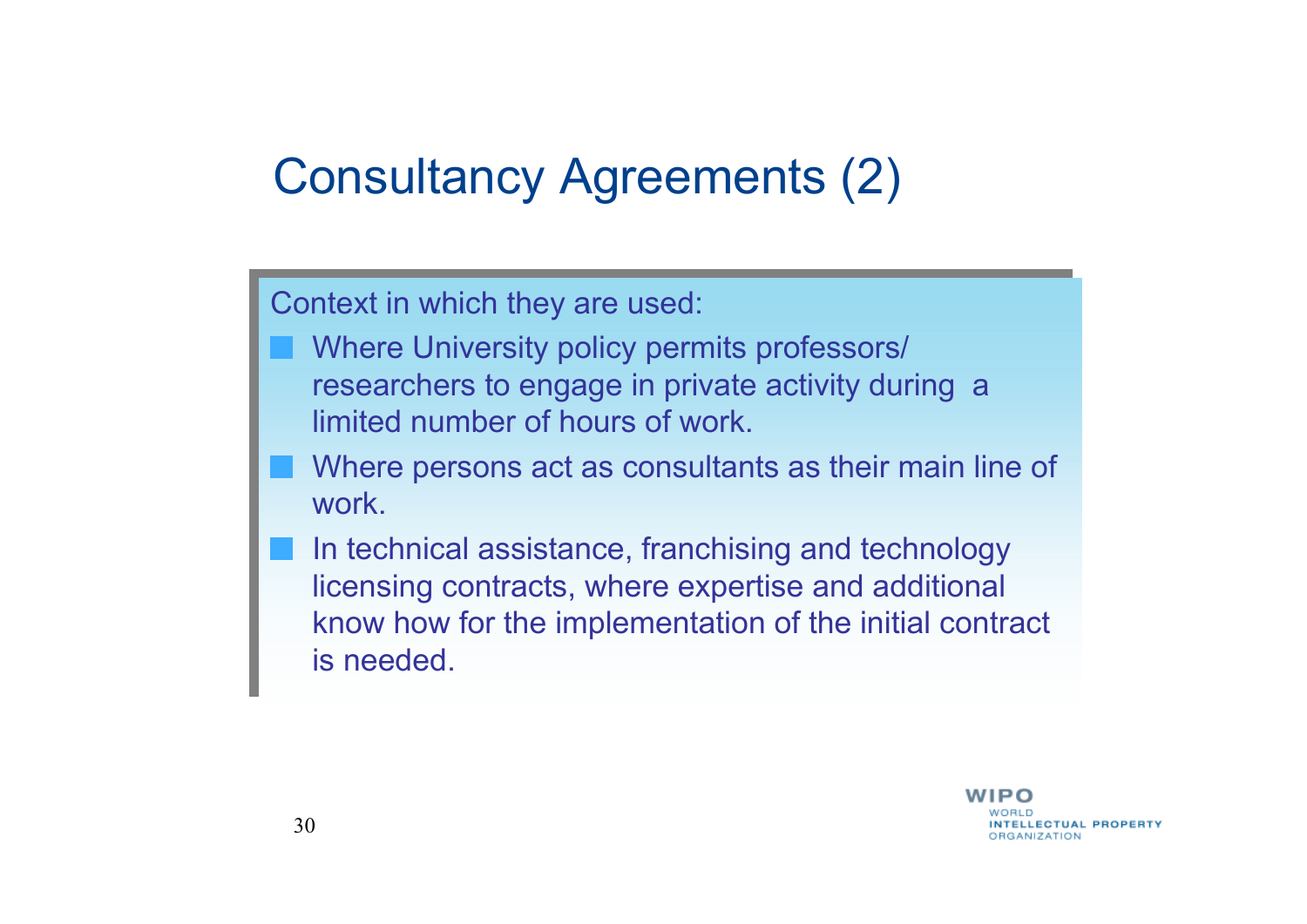## Consultancy Agreements (3)

Terms:

- Payment set forth by hour/day/month/term of agreement.
- Subject matter of the consulting is open-ended and described
- Background IP is defined and is retained by the **Consultant**
- **Ownership of new IP may be shared or owned by company and is set forth in the agreement**  Terms:<br>
■ Payment set forth by hour/day/month/term of<br>
agreement.<br>
■ Subject matter of the consulting is open-ended and<br>
described.<br>
■ Background IP is defined and is retained by the<br>
Consultant.<br>
■ Ownership of new IP ma

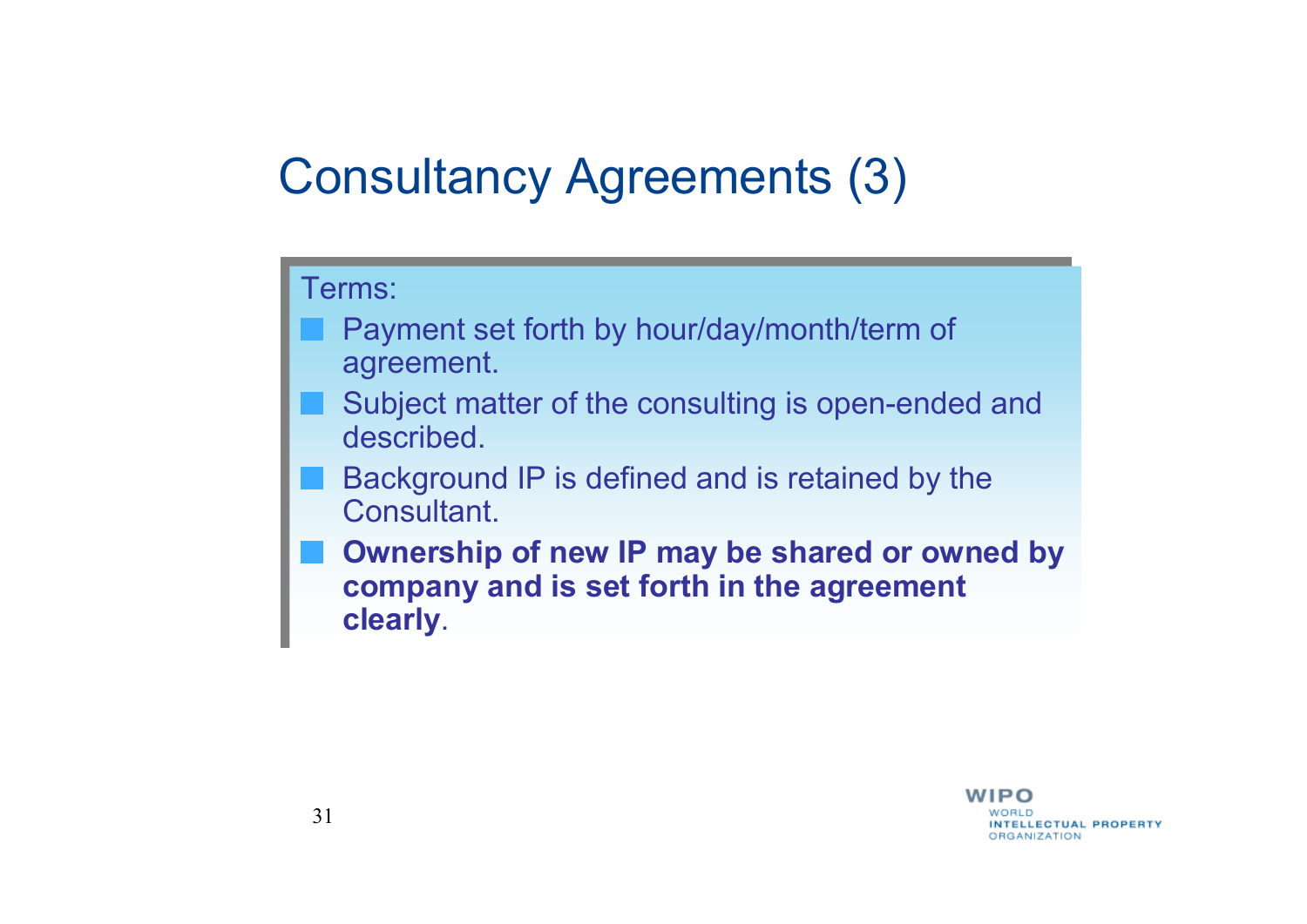#### Consultancy Agreements (4)

#### EXAMPLE

"Any idea, invention, concept, discovery, work of authorship "Any idea, invention, concept, discovery, work of authorship (including without limitation, software, computer programs, and databases (including object code, micro code, source code and data structures), and all enhancements, modifications and data structures), and all enhancements, modifications and updates thereof and all other written work products or materials), patent, copyright, trademark, trade secret, know-how or other patent, copyright, trademark, trade secret, know-how or other intellectual property that the Consultant conceives, makes, intellectual property that the Consultant conceives, makes, creates, invents or suggests during the term of the Agreement that are connected with the Consultant's performance of services for The Company or are otherwise related to the business of The Company (collectively, "IP") shall be the sole property of The Company (collectively, "IP") shall be the sole property of The Company. **The Consultant agrees to assign, and hereby does assign, all right, title and interest in and to IP to The assign, all right, title and interest in and to IP to The Company."Company."** (including without limitation, software, computer programs, and databases (including object code, micro code, source code and updates thereof and all other written work products or materials), creates, invents or suggests during the term of the Agreement that are connected with the Consultant's performance of services for The Company or are otherwise related to the business of The Company. **The Consultant agrees to assign, and hereby does** 

> WIPO **INTELLECTUAL PROPERTY ORGANIZATION**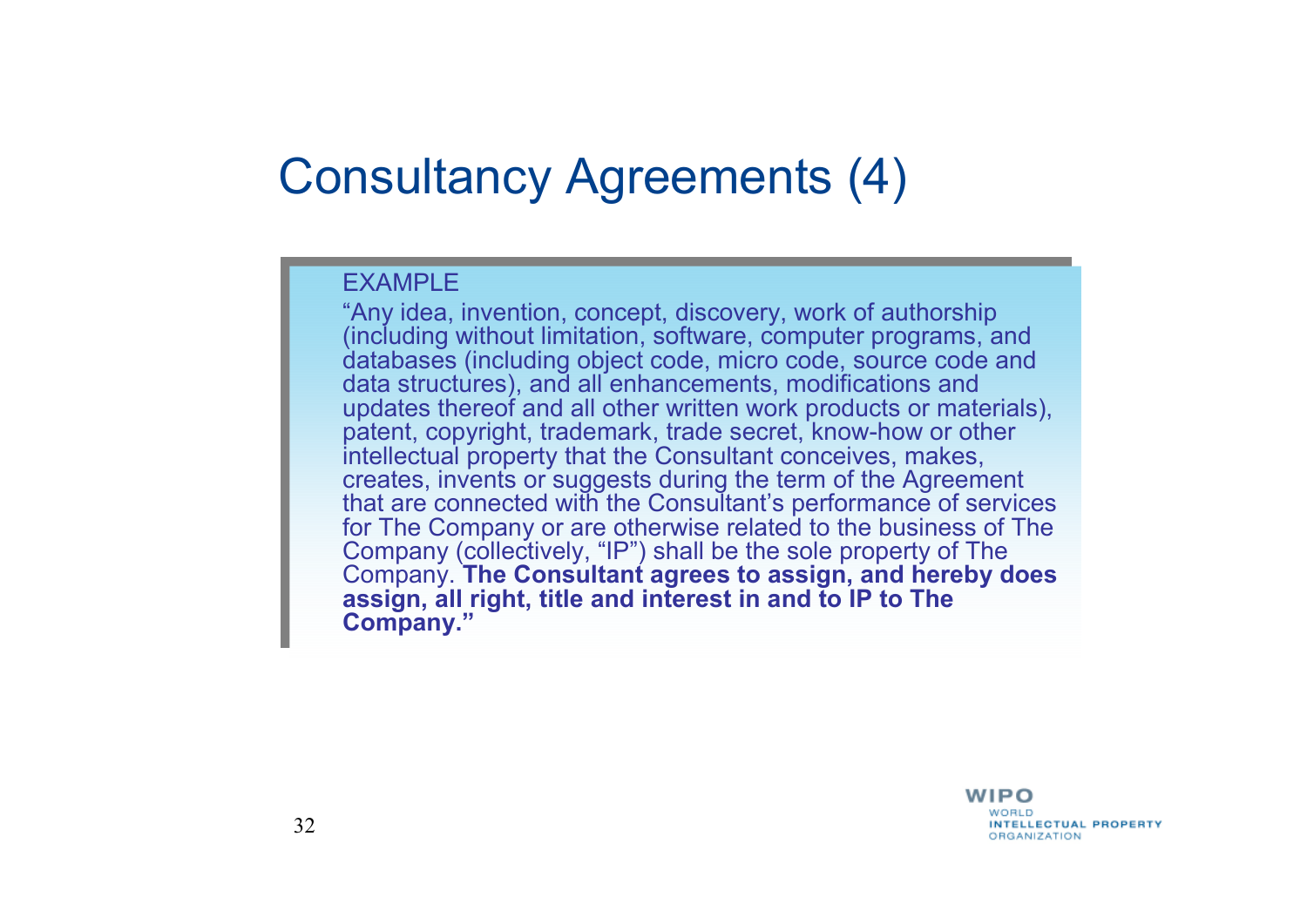#### Confidentiality Agreement (1)

#### **Definition:Definition:**

A legally binding agreement not A legally binding agreement not to disclose confidential to disclose confidential information that a party has learned, or use it for any learned, or use it for any purposes other than those specified in the agreement. May also be called a non-May also be called a nondisclosure agreement. disclosure agreement. information that a party has purposes other than those specified in the agreement.



WIPO **INTELLECTUAL PROPERTY ORGANIZATION**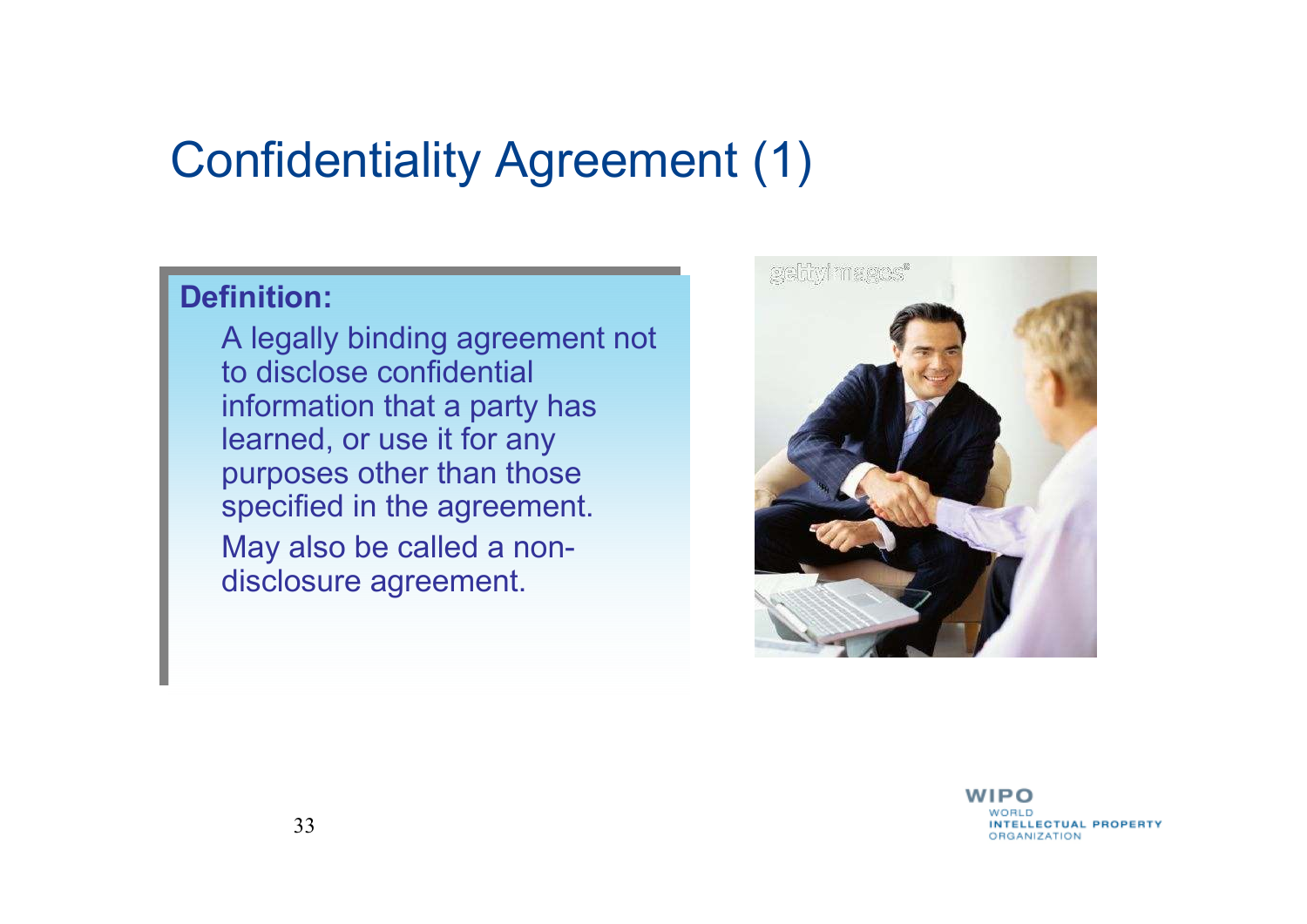## Confidentiality Agreements (2)

In what context are they used?

- Before an IP license or other agreement is established, licensee wishes to have further detailed information about the IP or wishes to have further detailed information about the IP or technology. technology.
- In the context of the collaboration agreement both parties may<br>take an abligation not to disclose agrees the information take an obligation not to disclose or use the information take an obligation not to disclose or use the information regarding background IPR of the other Party. regarding background IPR of the other Party.
- Where a company is acquiring another company and wishes to Where a company is acquiring another company and wishes to know about its IP or technology. know about its IP or technology.
- In the context of the employment relations. In the context of the employment relations.

WIPO NTELLECTUAL PROPERTY **RGANIZATION**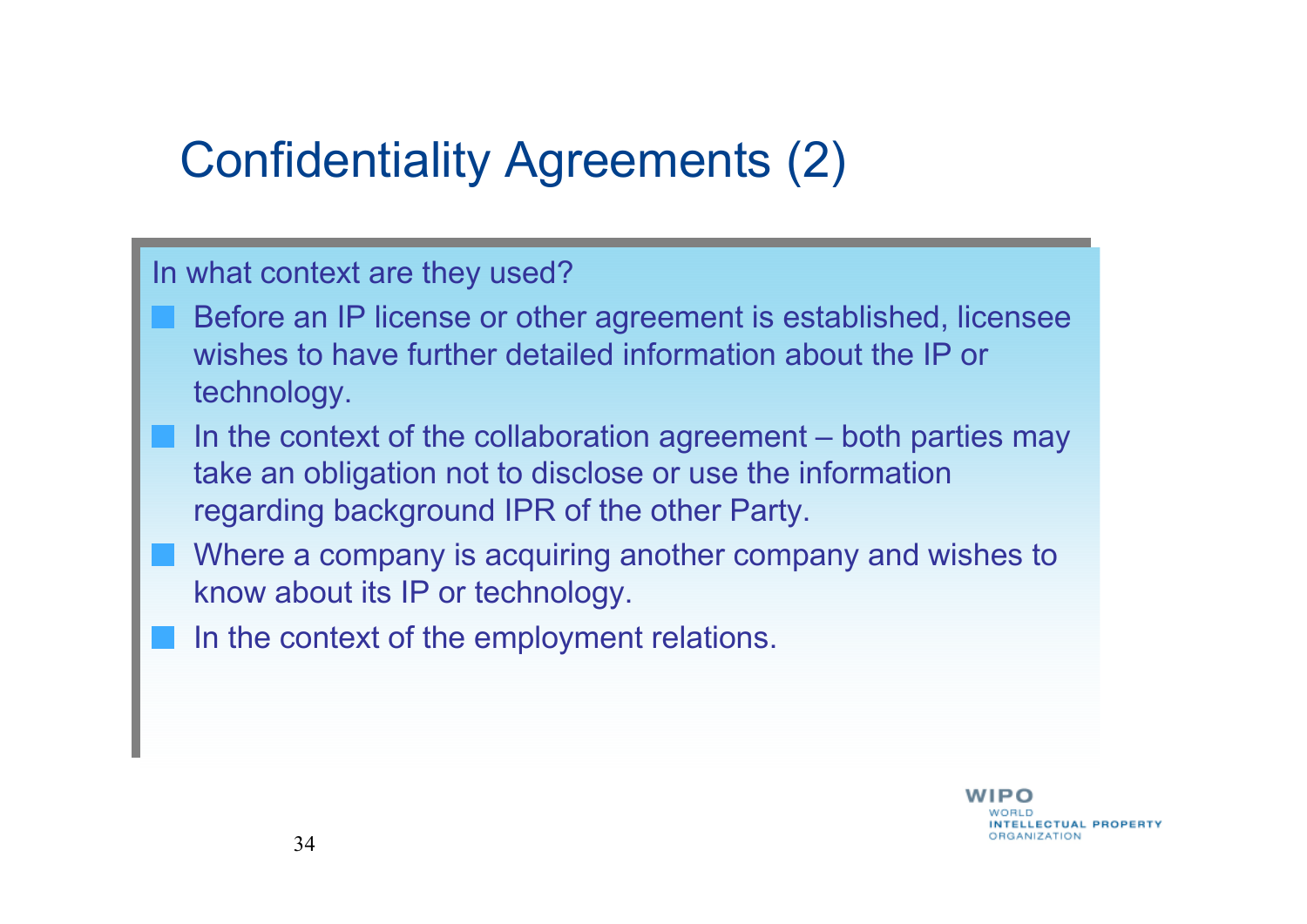## Confidentiality Agreements (3)

#### Terms: Terms:

- Receiving party agrees to maintain information in confidence. Receiving party agrees to maintain information in confidence.
- Receiving party agrees not to use the information for any purpose Receiving party agrees not to use the information for any purpose other than that specified (e.g. only for evaluation of the technology during the negotiation). during the negotiation).other than that specified (e.g. only for evaluation of the technology
- May be mutual or unilateral. May be mutual or unilateral.
- Parties have to specifically agree what would be considered as a Parties have to specifically agree what would be considered as aconfidential information, how the information will be transferred (as a confidential information, how the information will be transferred (as a written document, video tape) and what would be the "confidentiality" period. period. written document, video tape) and what would be the "confidentiality"
	- Example: "For the purpose of this clause "Confidential Information" Example: "For the purpose of this clause "Confidential Information"shall mean all information of a commercially sensitive nature shall mean all information of a commercially sensitive nature including (but not limited to) specifications, drawings, circuit including (but not limited to) specifications, drawings, circuitdiagrams, tapes, discs and other computer readable media, documents, techniques and know-how which are disclosed by one Party to the other for use in or in connection with the Project". Party to the other for use in or in connection with the Project". diagrams, tapes, discs and other computer readable media, documents, techniques and know-how which are disclosed by one

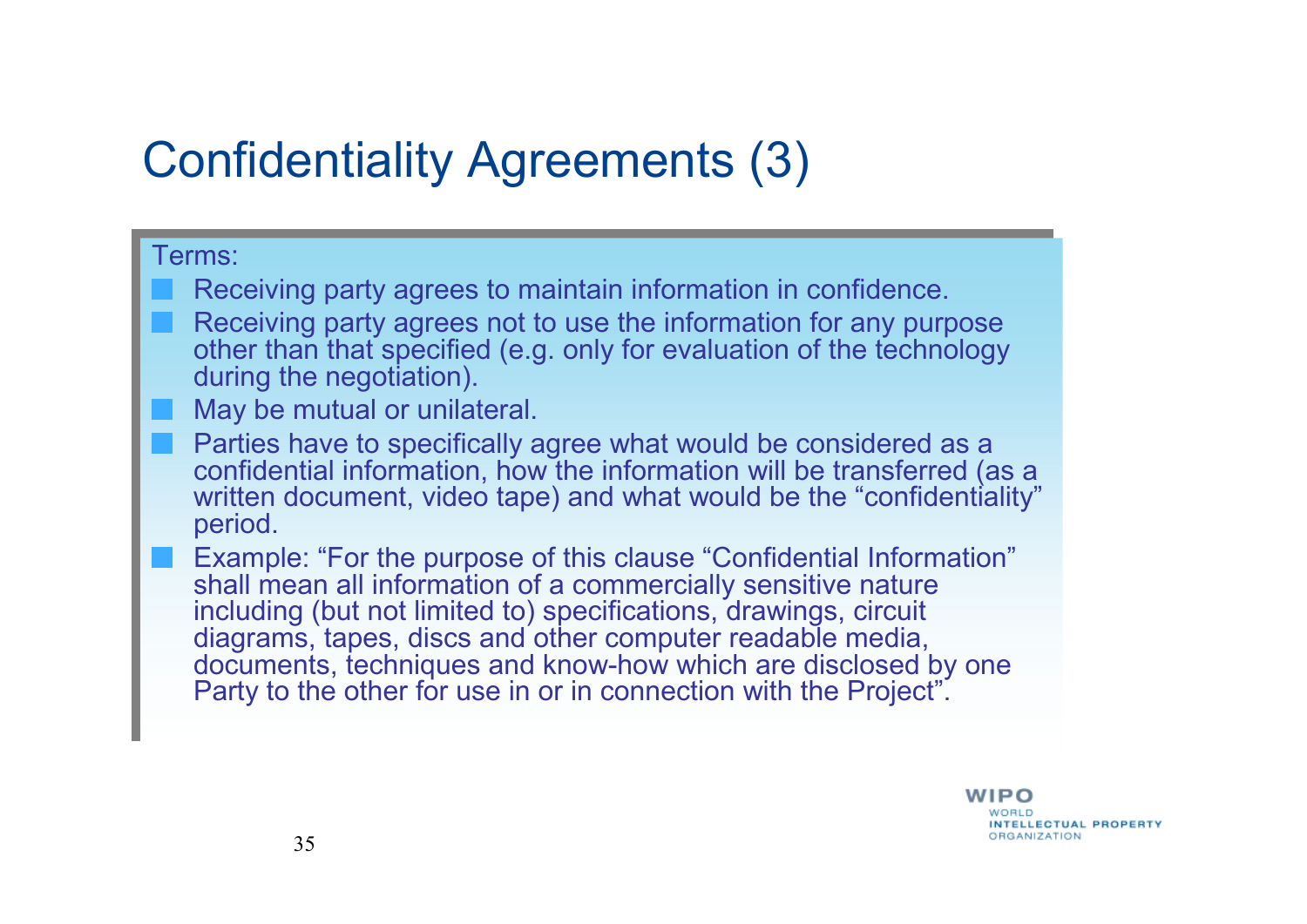#### Confidentiality Agreements (4)

- The terms should be set up in a way to protect information and the interest of The terms should be set up in a way to protect information and the interest of the Parties, to provide an efficient communication based on the confidence. the Parties, to provide an efficient communication based on the confidence.
- Example: "It is contemplated that the work of this agreement can be carried Example: "It is contemplated that the work of this agreement can be carried out without disclosing any of Collaborator's confidential information to the out without disclosing any of Collaborator's confidential information to the University. However, should it become necessary to disclose Collaborator's confidential information, Collaborator will notify the University in advance and in writing. Collaborator's confidential information will be clearly marked as in writing. Collaborator's confidential information will be clearly marked as such in writing. If information is orally disclosed which is deemed or desired to be confidential, such confidential information must be reduced to writing by Collaborator within thirty (30) days of oral disclosure and provided to the Collaborator within thirty (30) days of oral disclosure and provided to the University." University." University. However, should it become necessary to disclose Collaborator's confidential information, Collaborator will notify the University in advance and such in writing. If information is orally disclosed which is deemed or desired to be confidential, such confidential information must be reduced to writing by

However, terms should be realistic and acceptable for both Parties. However, terms should be realistic and acceptable for both Parties.

- Example "The Receiving Party shall not, during a period of fifteen (15) years Example "The Receiving Party shall not, during a period of fifteen (15) years after the termination of this Agreement, use any such Confidential Information for any purpose other than the carrying out of its obligations under this for any purpose other than the carrying out of its obligations under this Agreement or other than in accordance with the terms of this Agreement. after the termination of this Agreement, use any such Confidential Information Agreement or other than in accordance with the terms of this Agreement."
- Unreasonable requests are diminishing confidence and unnecessarily Unreasonable requests are diminishing confidence and unnecessarily jeopardize implementation of the core agreement. jeopardize implementation of the core agreement.

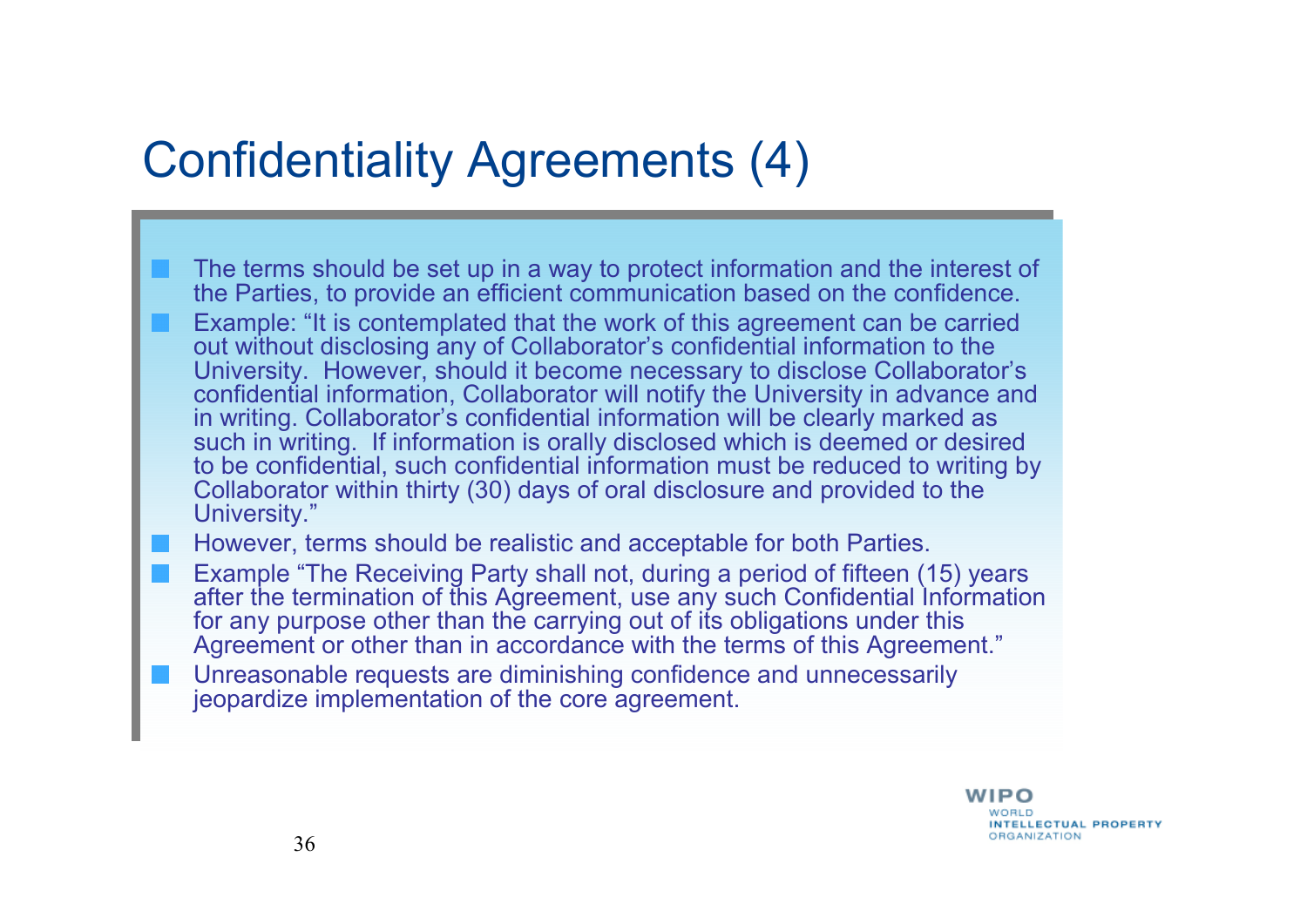# IP Ownership and Right to Exploit the IP Generated (1)



- Universities need the right to use the IP for future research
	- Retain a right to non-commercial research Retain a right to non-commercial research.
	- Publication right subjected to reasonable conditions. -Publication right subjected to reasonable
	- No or limited obligation on future IP generated after the project No or limited obligation on future IP generated after the project.

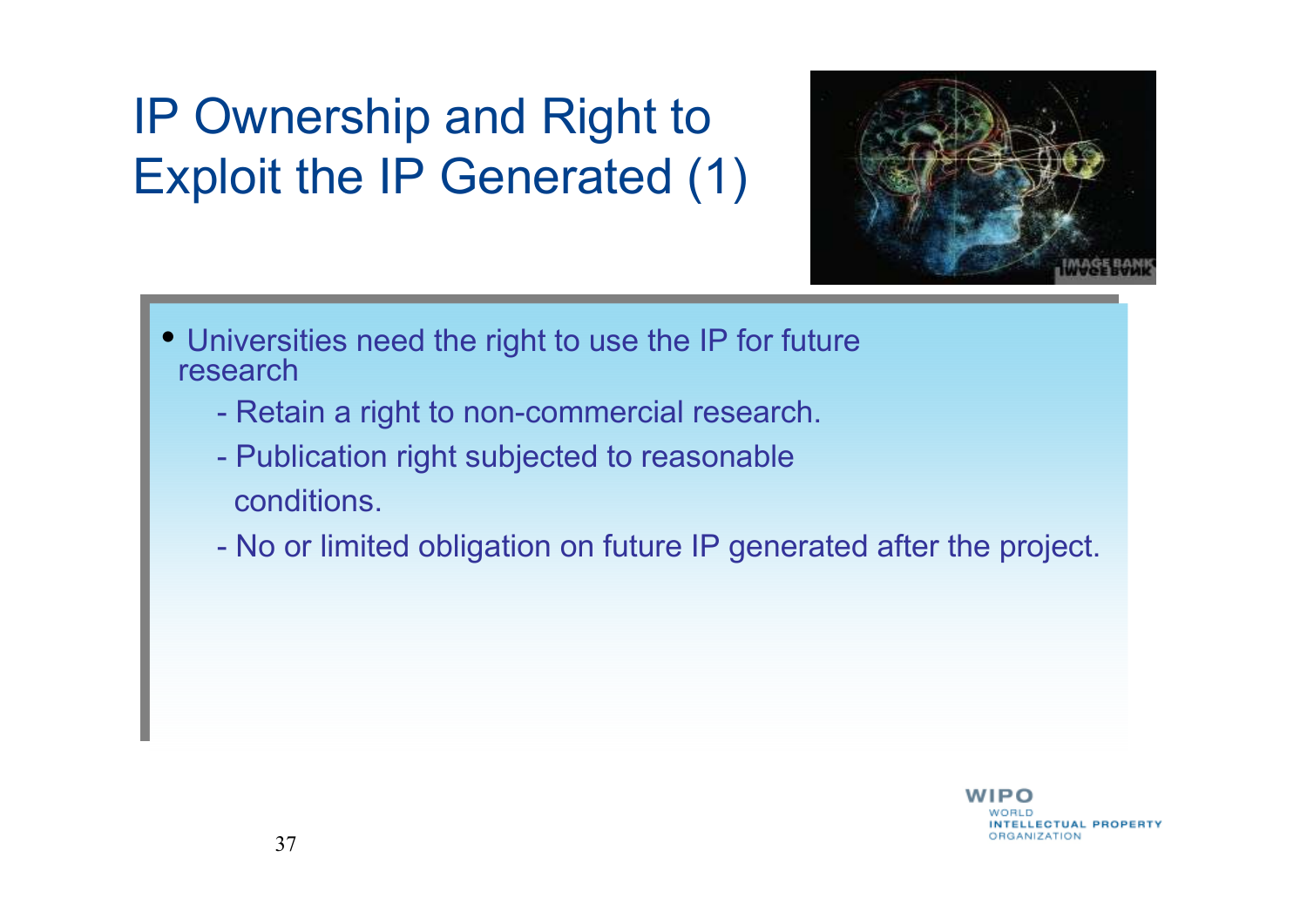# IP Ownership and Right to Exploit the IP Generated (2)



- Companies need the right to use the IP for Companies need the right to use the IP for commercialization commercialization
	- Retain an exclusive right for commercial use -Retain an exclusive right for commercial use.
	- Ability to transfer to subsidiaries Ability to transfer to subsidiaries.
	- Right to non-exclusive use of any university's background IP introduced to the project. background IP introduced to the project.Right to non-exclusive use of any university's

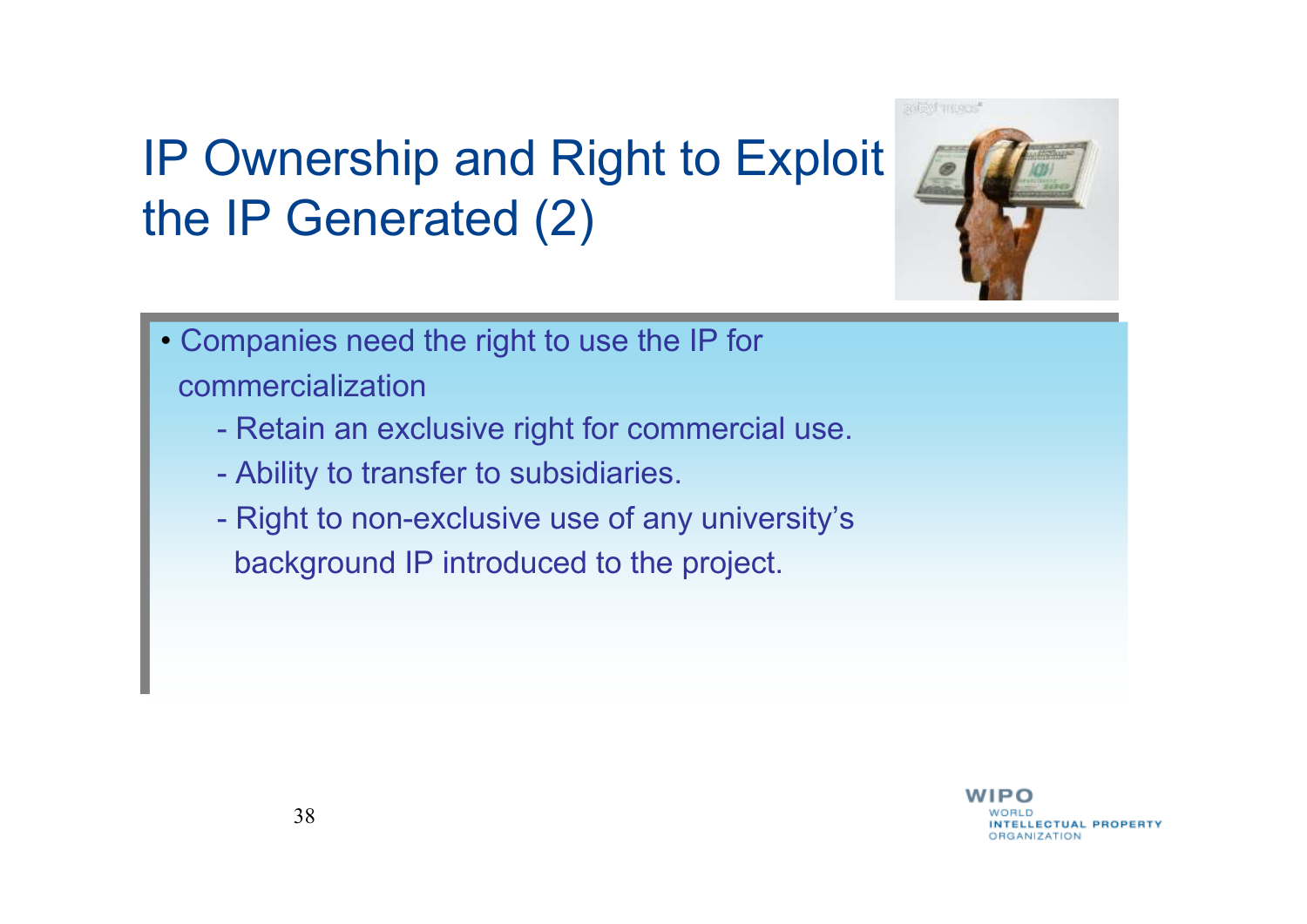## Facilitating Agreement on Collaborations

- Disagreement over IP ownership is a major barrier to research collaborations all over the world. collaborations all over the world.• Disagreement over IP ownership is a major barrier to research
- The real issue is not IP ownership but the exploitation rights for any IP generated in the university and the commercial benefits derived IP generated in the university and the commercial benefits derived from it. • The real issue is not IP ownership but the exploitation rights for any
- Model contracts which cover the main approaches to IP ownership, management and exploitation are very important in speeding-up management and exploitation are very important in speeding-up negotiations. negotiations.• Model contracts which cover the main approaches to IP ownership,

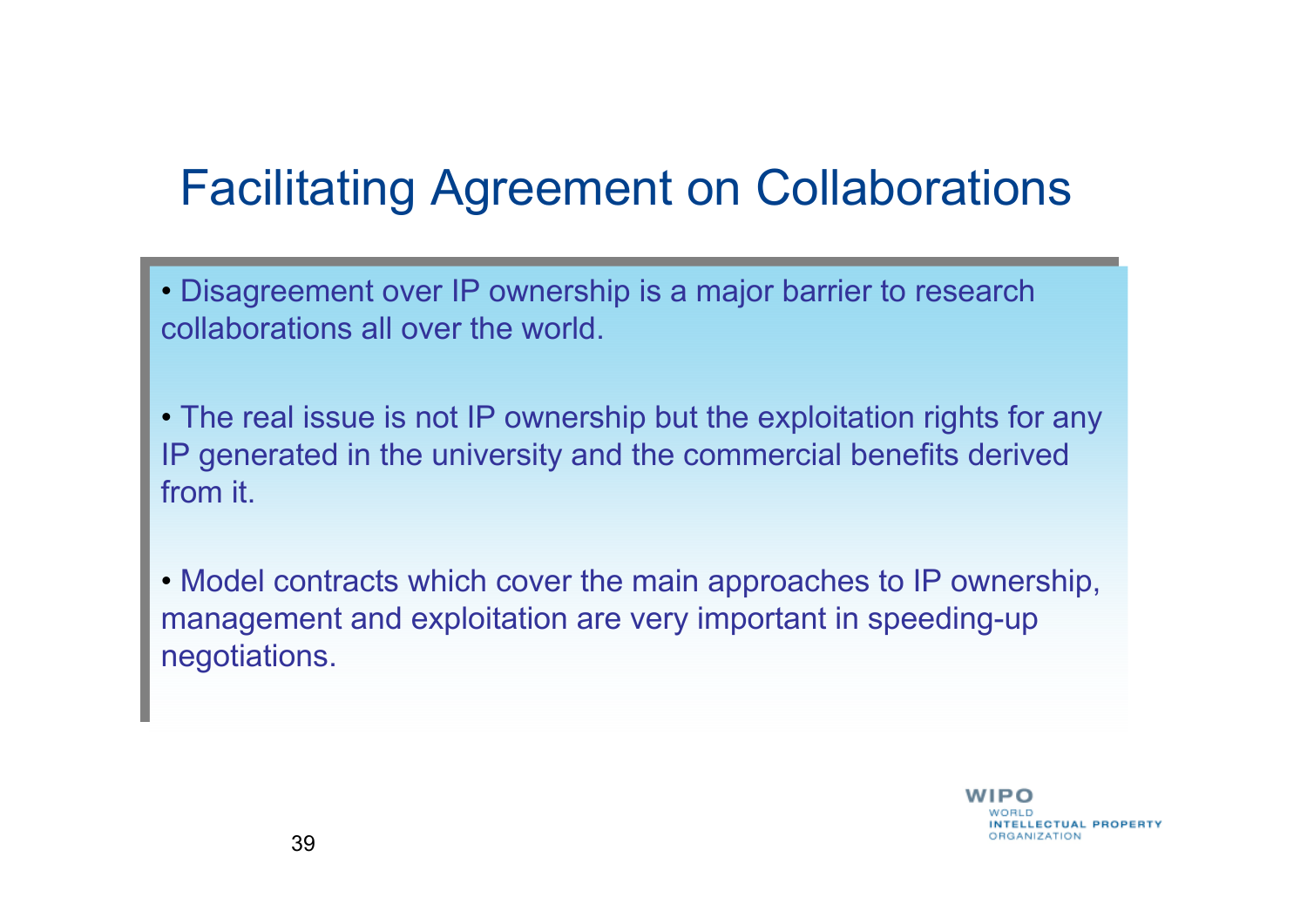## Win-Win Collaboration

• Both partners can achieve their objectives in the collaboration without too much liabilities and risks. without too much liabilities and risks.• Both partners can achieve their objectives in the collaboration<br>without too much lightlities and rights

• Both partners are able to benefit from the commercialization of the results in a fair manner. results in a fair manner.• Both partners are able to benefit from the commercialization of the negative in a fair manner.

• IP terms should not be overtly restrictive, and be creative enough to allow for the full economic potential to be unlocked by each of the allow for the full economic potential to be unlocked by each of the partners. partners.• IP terms should not be overtly restrictive, and be creative enough to play for the state of the

> IPO NTELLECTUAL PROPERTY